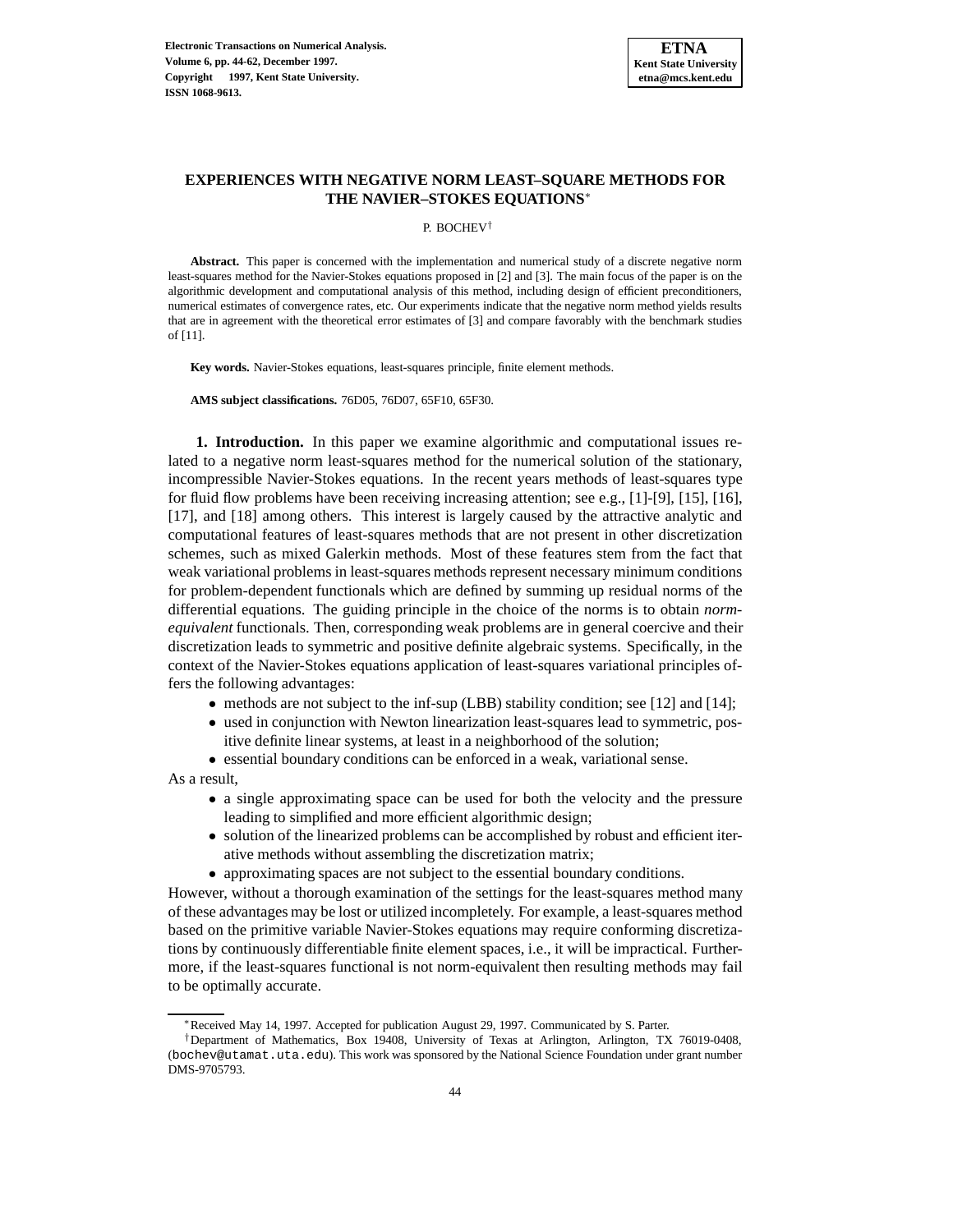In this paper we consider a method, developed and analyzed in [2]-[3], that combines decomposition of the Navier-Stokes equations into a first-order system with the use of negative Sobolev space norms in the least-squares functional. The first feature allows us to define a method that can be implemented using standard finite element spaces. Indeed, most of the recent research in least-squares methods has focused on settings that involve such decompositions; see, e.g., [1], [2], [3], [4], [16], and [17]. The second feature leads to a norm equivalent functional that is meaningful for less regular solutions than an  $L^2$ -functional associated with the same system. The use of negative norms to measure equation residuals has been, perhaps, first considered by Glowinski et al. in [13]. However, the method of [13] casts the Navier-Stokes problem into the framework of an optimal control problem, whereas here we consider a bona-fide least-squares minimization principle. In that context the first use of negative norms is due to Bramble et al. [7].

In the next section we introduce the relevant notation. Then in  $\S2$  we state the first-order *velocity-flux* Navier-Stokes system that will be used to define the least-squares method. The method and a necessarily brief account of the theoretical results established in [2]-[3] are presented in §3. The core of the paper is contained in §§4-5. Section 4 discusses implementation of the negative norm method, while in §5 we present computational study of this method and compare it with two other  $L^2$  least-squares methods for the velocity-flux Navier-Stokes equations.

**1.1. Notation.** In what follows  $\Omega$  will denote an open, bounded region in  $\mathbb{R}^2$  having a Lipschitz continuous boundary. Throughout the paper vectors will be denoted by bold face letters, e.g., **u** and tensors by underlined bold face capitals, e.g., **U**. In what follows ∇ will denote the gradient operator and  $\nabla^t$  the divergence operator. For tensor variables  $\nabla^t \underline{U}$ will denote a vector whose components are the divergencies of the corresponding columns in **U**. With C we denote a positive constant whose meaning and value changes with context. We recall the standard Sobolev spaces  $H<sup>s</sup>(\Omega)$  with corresponding inner products denoted by  $(\cdot, \cdot)_{s,\Omega}$  and norms by  $\|\cdot\|_{s,\Omega}$ . Sobolev spaces for vectors and tensors will be denoted by  $\mathbf{H}^{s}(\Omega)$  and  $\tilde{\mathbf{H}}^{s}(\Omega)$ , respectively. Often we will use the space  $H_0^1(\Omega)$  consisting of all  $H^1(\Omega)$ functions that vanish on the boundary and the space  $L_0^2(\Omega)$  consisting of all square integrable functions with zero mean with respect to  $\Omega$ . The dual of  $H_0^1(\Omega)$  will be denoted by  $H^{-1}(\Omega)$ . For this space we introduce the following norm

(1.1) 
$$
|\phi|_{-1} = \sup_{\psi \in H_0^1(\Omega)} \frac{(\phi, \psi)}{|\psi|_1},
$$

where

$$
|\psi|_1 = \|\nabla \psi\|_0
$$

is the usual seminorm on  $H^1(\Omega)$ .

We let  $\mathcal{T}_h$  denote a regular triangulation of the domain  $\Omega$  into finite elements. The parameter  $h$  is associated with the size of the finite elements, which can be either triangles or rectangles. For finite element spaces defined on triangles we use the standard notation  $P_k$ , i.e.,  $P_k$  is the space of all continuous, over  $\Omega$ , piecewise polynomial functions  $u^h$  such that in each triangle  $u^h$  is a polynomial of degree k. Similarly,  $Q_k$  will be used to denote finite element spaces defined with respect to a triangulation of  $\Omega$  into rectangles. In that case, on each rectangle  $u^h$  is a polynomial function whose degree in each coordinate direction does not exceed  $k$ .

We recall that the spaces  $P_k$  and  $Q_k$  have the following property, see, e.g., [10], for  $k \ge 1$ , given a function  $u \in H^{k+1}(\Omega)$ , there exists an element  $w^h$  in  $P_k$  (or  $Q_k$ ) such that

$$
(1.2) \t\t\t ||u - wh||r \le Chk+1-r||u||k+1, r = 0, 1,
$$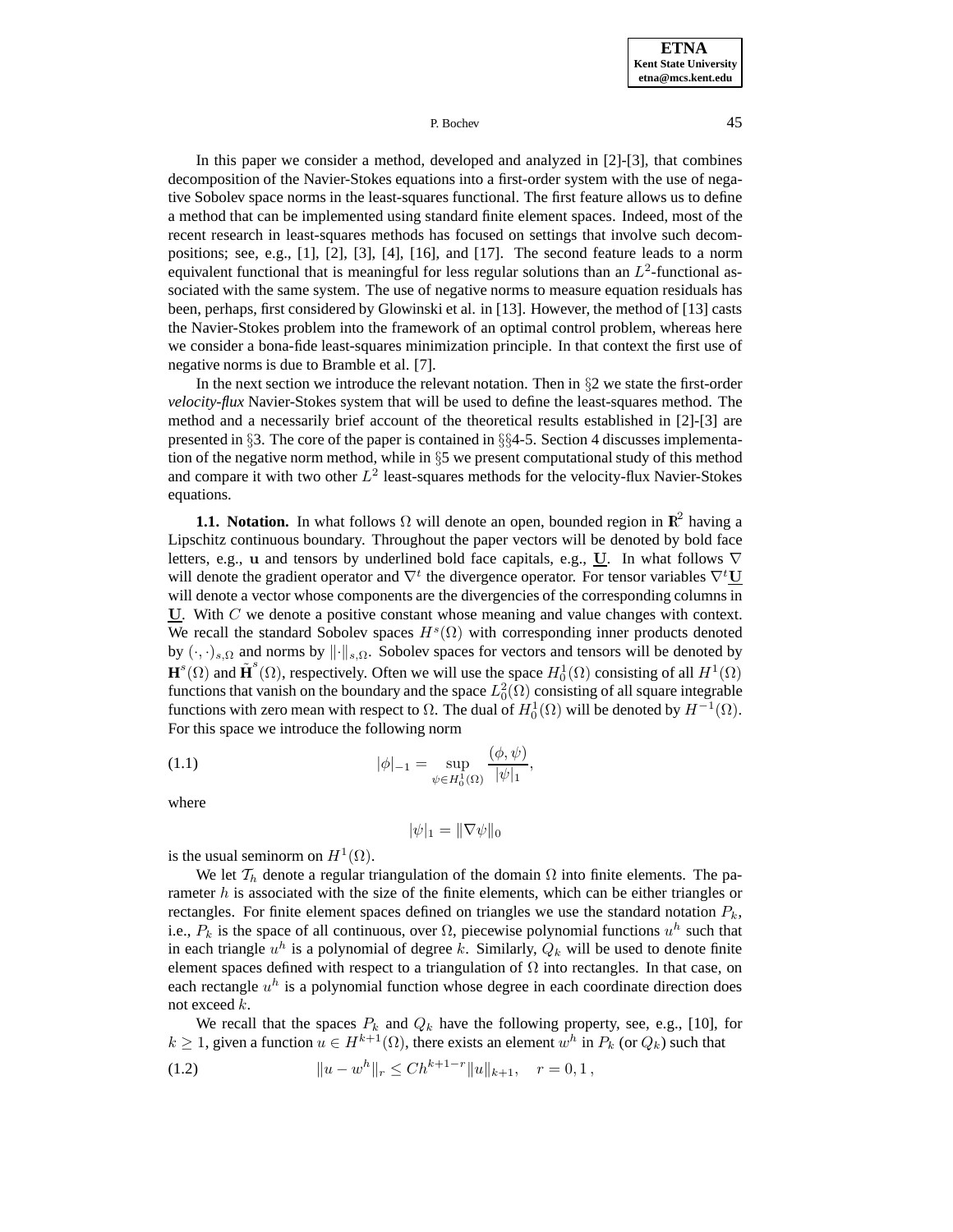where the constant  $C$  is independent of  $h$ .

**2. The first-order system.** We consider the steady state incompressible Navier-Stokes equations given by

(2.1) 
$$
-\nu \triangle \mathbf{u} + (\nabla \mathbf{u}^t)^t \mathbf{u} + \nabla p = \mathbf{f} \text{ in } \Omega
$$

$$
\nabla^t \mathbf{u} = 0 \text{ in } \Omega,
$$

along with the velocity boundary condition

(2.3) **u** = **0** on Γ .

In (2.1)-(2.2) **u**, p and **f** denote velocity, pressure and given body force, respectively, and  $\nu$ is the inverse of the Reynolds number. The system (2.1)-(2.2) is customarily considered with the zero-mean pressure constraint given by

$$
\int_{\Omega} p d\Omega = 0.
$$

To effect the first-order transformation of (2.1)-(2.2) we introduce the velocity flux variable

$$
\underline{\mathbf{U}} = \nabla \mathbf{u}^t \,,
$$

which is a tensor with entries  $U_{ij} = \frac{\partial u_j}{\partial x_i}$ ,  $1 \le i, j \le n$ . Then,

$$
(\nabla^t \underline{\mathbf{U}})^t = \triangle \mathbf{u}
$$

and

$$
(\nabla \mathbf{u}^t)^t \mathbf{u} = \underline{\mathbf{U}}^t \mathbf{u}.
$$

As a result, the Navier-Stokes equations (2.1)-(2.2) can be replaced by the first-order system

(2.6) 
$$
-(\nabla^t \underline{\mathbf{U}})^t + \lambda \underline{\mathbf{U}}^t \mathbf{u} + \nabla p = \mathbf{f} \quad \text{in } \Omega
$$

$$
\nabla^t \mathbf{u} = 0 \quad \text{in } \Omega
$$

$$
(2.8) \t\t\t \underline{\mathbf{U}} - \nabla \mathbf{u}^t = \underline{\mathbf{0}} \quad \text{in } \Omega,
$$

along with (2.3) and (2.4). In the new system, momentum equation (2.6) is weighted by  $\lambda = 1/\nu$  which is convenient for the analysis; see [3]. For simplicity, rescaled pressure and body force are denoted again by the same symbols. In view of (2.5) and (2.2) the system (2.6)-(2.8) can be augmented by two additional equations and a boundary condition, given by

$$
\nabla(tr\underline{\mathbf{U}}) = \mathbf{0} \quad \text{in } \Omega,
$$

$$
\nabla \times \underline{\mathbf{U}} = \underline{\mathbf{0}} \quad \text{in } \Omega,
$$

and

(2.11) **n** × **U** = **0** on Γ,

respectively.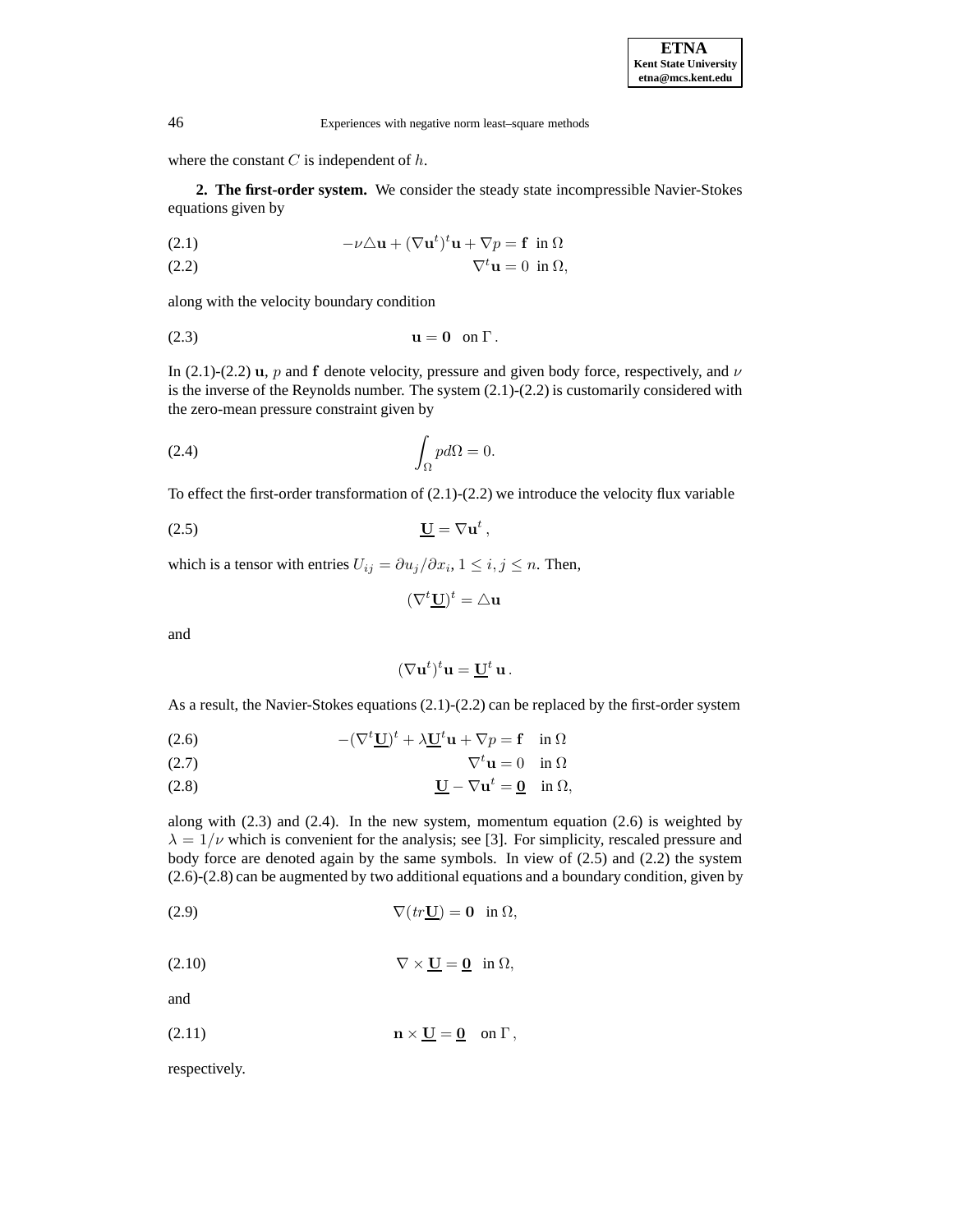**3. Negative norm least-squares methods.** In this section we outline the least-squares method developed in [2]-[3] and state the error estimates established in [3]. We recall that the choice of least-squares functionals is guided by two main objectives. First, the resulting method should be practical in the sense that it can be implemented using standard finite element spaces such as  $P_k$  and  $Q_k$ . Second, the method should be optimal in the sense that approximations converge at the rate of the best approximation out of the finite element space, provided the exact solution is smooth enough.

The first objective can be easily met by using first-order systems to define least-squares functionals. Indeed, since equations (2.6)-(2.8) involve only first-order derivatives, the functional

(3.1) 
$$
J(\underline{\mathbf{U}}, \mathbf{u}, p) = || -(\nabla^t \underline{\mathbf{U}})^t + \lambda \underline{\mathbf{U}}^t \mathbf{u} - \mathbf{f} + \nabla p ||_0^2 + ||\nabla^t \mathbf{u}||_0^2 + ||\underline{\mathbf{U}} - \nabla \mathbf{u}^t||_0^2,
$$

defined by summing up the  $L^2$ -norms of equation residuals leads to a practical method. However, the second objective requires the least-squares functional to be norm equivalent. To define such a functional one first has to determine function spaces for the data and the solution  $U = (\mathbf{U}, \mathbf{u}, p)$  in which the Stokes problem, associated with (2.6)-(2.8) is well-posed. Then, each equation residual in (2.6)-(2.8) has to be measured in the corresponding data space norm. This guarantees that the functional with zero data and a linearized convective term will be equivalent to a norm on the solution space, provided that the Navier-Stokes equations have a nonsingular solution; see [2]. In particular, we have that (see [9]) the first-order Stokes problem is well-posed in the spaces

(3.2) 
$$
\mathbf{X} = \tilde{\mathbf{L}}^2(\Omega) \times \mathbf{H}_0^1(\Omega) \times L_0^2(\Omega)
$$

and

(3.3) 
$$
\mathbf{Y} = \mathbf{H}^{-1}(\Omega) \times L^2(\Omega) \times \tilde{\mathbf{L}}^2(\Omega),
$$

for the solution and the data, respectively, and that the a priori estimate relevant to the leastsquares method is given by

$$
(3.4) \|\underline{\mathbf{U}}\|_{0} + \|\mathbf{u}\|_{1} + \|p\|_{0} \leq C \Big( |-(\nabla^{t} \underline{\mathbf{U}})^{t} + \nabla p|_{-1} + \|\nabla^{t} \mathbf{u}\|_{0} + \|\underline{\mathbf{U}} - \nabla \mathbf{u}^{t}\|_{0} \Big).
$$

As a result, a norm equivalent functional for (2.6)-(2.8) is given by

(3.5) 
$$
J(\underline{\mathbf{U}}, \mathbf{u}, p) = |-(\nabla^t \underline{\mathbf{U}})^t + \nabla p + \lambda \underline{\mathbf{U}}^t \mathbf{u} - \mathbf{f}|_{-1}^2 + \|\nabla^t \mathbf{u}\|_0^2 + \|\underline{\mathbf{U}} - \nabla \mathbf{u}^t\|_0^2.
$$

Estimate (3.4) also indicates that functional (3.1) is not coercive in the norm in which it is continuous, i.e., it is not equivalent to a norm on a product of  $H^1$  spaces. In [9] it has been shown that an  $L^2$ -functional that is  $H^1$ -norm equivalent can be defined using the augmented velocity flux system  $(2.6)-(2.8)$ , and  $(2.9)-(2.11)$ :

(3.6) 
$$
J(\underline{\mathbf{U}}, \mathbf{u}, p) = || - (\nabla^t \underline{\mathbf{U}})^t + \lambda \underline{\mathbf{U}}^t \mathbf{u} - \mathbf{f} + \nabla p ||_0^2 + ||\nabla^t \mathbf{u}||_0^2 + ||\nabla^t \mathbf{u}||_0^2 + ||\nabla^t \mathbf{u}||_0^2 + ||\nabla^t \mathbf{u}||_0^2 + ||\nabla^t \mathbf{u}||_0^2 + ||\nabla^t \mathbf{u}||_0^2 + ||\nabla^t \mathbf{u}||_0^2 + ||\nabla^t \mathbf{u}||_0^2 + ||\nabla^t \mathbf{u}||_0^2 + ||\nabla^t \mathbf{u}||_0^2 + ||\nabla^t \mathbf{u}||_0^2 + ||\nabla^t \mathbf{u}||_0^2 + ||\nabla^t \mathbf{u}||_0^2 + ||\nabla^t \mathbf{u}||_0^2 + ||\nabla^t \mathbf{u}||_0^2 + ||\nabla^t \mathbf{u}||_0^2 + ||\nabla^t \mathbf{u}||_0^2 + ||\nabla^t \mathbf{u}||_0^2 + ||\nabla^t \mathbf{u}||_0^2 + ||\nabla^t \mathbf{u}||_0^2 + ||\nabla^t \mathbf{u}||_0^2 + ||\nabla^t \mathbf{u}||_0^2 + ||\nabla^t \mathbf{u}||_0^2 + ||\nabla^t \mathbf{u}||_0^2 + ||\nabla^t \mathbf{u}||_0^2 + ||\nabla^t \mathbf{u}||_0^2 + ||\nabla^t \mathbf{u}||_0^2 + ||\nabla^t \mathbf{u}||_0^2 + ||\nabla^t \mathbf{u}||_0^2 + ||\nabla^t \mathbf{u}||_0^2 + ||\nabla^t \mathbf{u}||_0^2 + ||\nabla^t \mathbf{u}||_0^2 + ||\nabla^t \mathbf{u}||_0^2 + ||\nabla^t \mathbf{u}||_0^2 + ||\nabla^t \mathbf{u}||_0^2 + ||\nabla^t \mathbf{u}||_
$$

Analysis of finite element methods based on (3.6) can be found in [2]. Although the focus of this paper is on a different type of least-squares functionals we shall use  $(3.1)$  and  $(3.6)$  in §5 to compare and contrast performance of various least-squares methods.

A necessary condition for minimization of (3.5) over the space **X** is given by the following nonlinear variational problem: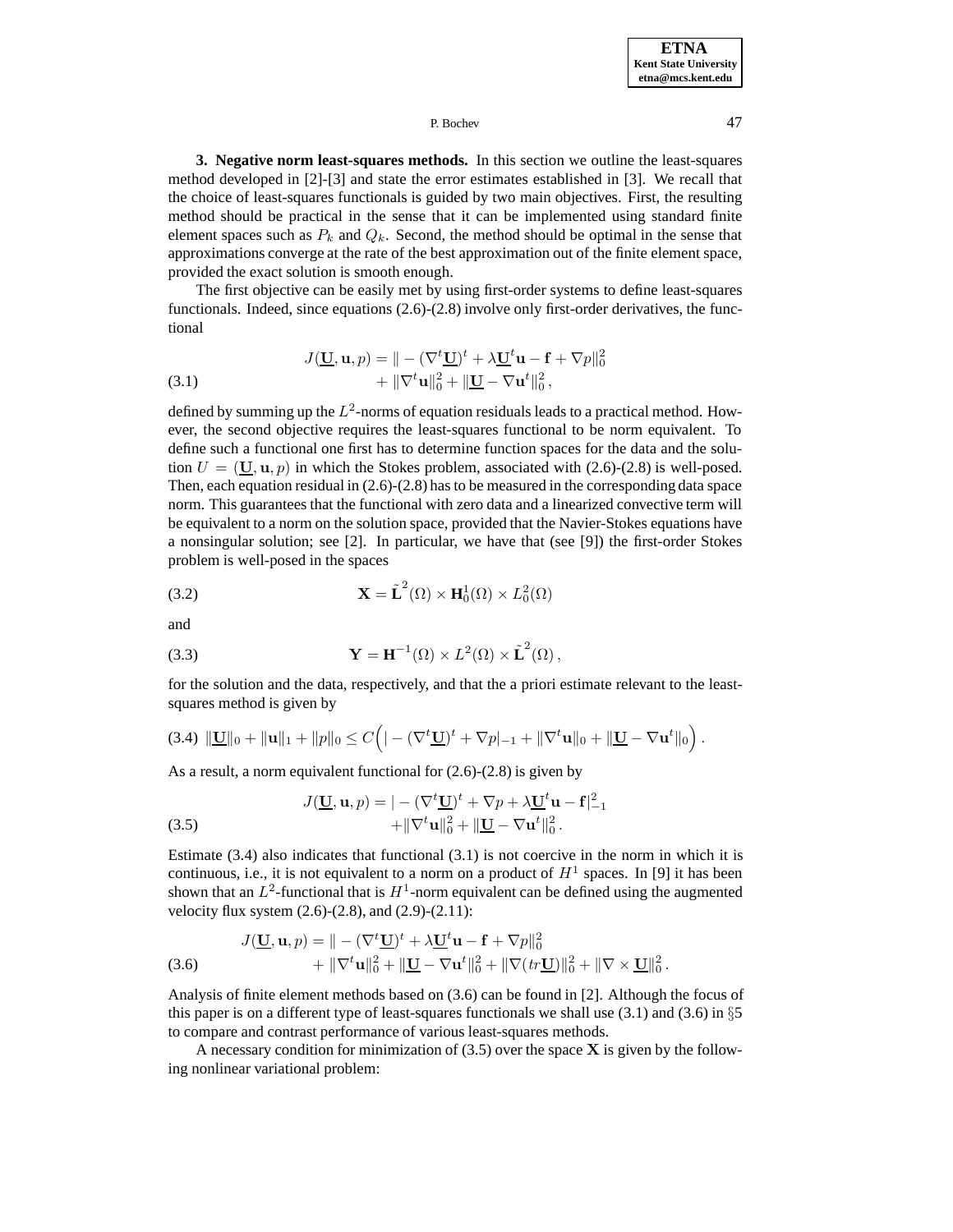$seek$  ( $$ 

(3.7)  
\n
$$
\mathcal{B}((\underline{\mathbf{U}}, \mathbf{u}, p), (\underline{\mathbf{V}}, \mathbf{v}, p))
$$
\n
$$
\equiv (-(\nabla^t \underline{\mathbf{U}})^t + \nabla p + \lambda \underline{\mathbf{U}}^t \mathbf{u} - \mathbf{f}, -(\nabla^t \underline{\mathbf{V}})^t + \lambda (\underline{\mathbf{U}}^t \mathbf{v} + \underline{\mathbf{V}}^t \mathbf{u}) + \nabla q)_{-1}
$$
\n
$$
\quad (3.7) \qquad \qquad + (\nabla^t \mathbf{u}, \nabla^t \mathbf{v})_0 + (\underline{\mathbf{U}} - \nabla \mathbf{u}^t, \underline{\mathbf{V}} - \nabla \mathbf{v}^t)_0 = 0
$$

*for all*  $(\underline{\mathbf{V}}, \mathbf{v}, q) \in \mathbf{X}$ *.* 

Formally, one can define a least-squares method based on (3.5) by choosing a finite element subspace  $X^h$  of X and restricting the variational problem (3.7) to  $X^h$ ; see [2]. Such a method is, however, only of theoretical interest. Indeed, because the negative norm is not computable, forming the algebraic problem that corresponds to a discretization of  $(3.7)$  over the space  $\mathbf{X}^h$ is not feasible. In the next section we introduce a discrete negative norm counterpart of (3.5) which results in a practical least-squares method.

**3.1. The discrete negative norm method.** To define the discrete negative norm we follow an approach similar to the one suggested by Bramble et al. in [7]. Consider the Dirichlet problem

(3.8) 
$$
-\Delta u = f \quad \text{in } \Omega, \quad u = 0 \quad \text{on } \Gamma.
$$

Let  $X^h \subset H^1(\Omega)$  denote a finite element space and let  $S^h$  denote a finite element solution operator for (3.8), i.e.,

 $S^h f = u_h \in X^h \cap H_0^1(\Omega)$  for  $f \in H^{-1}(\Omega)$  if and only if  $u_h$  solves the problem: *seek*  $u_h \in X^h \cap H_0^1(\Omega)$  *such that* 

(3.9) 
$$
\int_{\Omega} \nabla u_h \cdot \nabla v_h dx = \int_{\Omega} f v_h dx, \quad \forall v_h \in X^h \cap H_0^1(\Omega).
$$

It can be shown (see [7]) that

(3.10) 
$$
(S^{h} f, f) = \sup_{\phi_{h} \in \mathbf{X}^{h} \cap H_{0}^{1}(\Omega)} \frac{(f, \phi_{h})^{2}}{|\phi_{h}|_{1}^{2}}.
$$

Since the right hand side in (3.10) is restriction of (1.1) to  $X<sup>h</sup>$ , it follows that

(3.11) 
$$
|f|_{-1,h}^2 = (S^h f, f), \quad \forall f \in H^{-1}(\Omega).
$$

defines a computable semi-norm on  $H^{-1}(\Omega)$ , associated with a semi-definite inner product given by  $(f,g)_{-1,h} = (S^h f, g)_0 = (f, S^h g)_0$ . However, the cost of computing  $S^h$  may still be prohibitive. Thus, following [7],  $S<sup>h</sup>$  is further replaced by a symmetric and positive semidefinite operator  $B<sup>h</sup>$ , defined on  $L<sup>2</sup>$ . This operator is assumed to be spectrally equivalent to  $S<sup>h</sup>$  in the sense that

(3.12) 
$$
C_0(S^h\phi,\phi)_0 \leq (B^h\phi,\phi)_0 \leq C_1(S^h\phi,\phi)_0.
$$

The main consideration in the choice of  $B<sup>h</sup>$  is computational cost. The cost of computing  $B<sup>h</sup>\phi$  must be significantly lower than the cost of computing  $S<sup>h</sup>\phi$ . Once  $B<sup>h</sup>$  is chosen it is easy to see that

$$
(3.13)\t\t\t |f|_{-h}^2 = (B^h f, f)
$$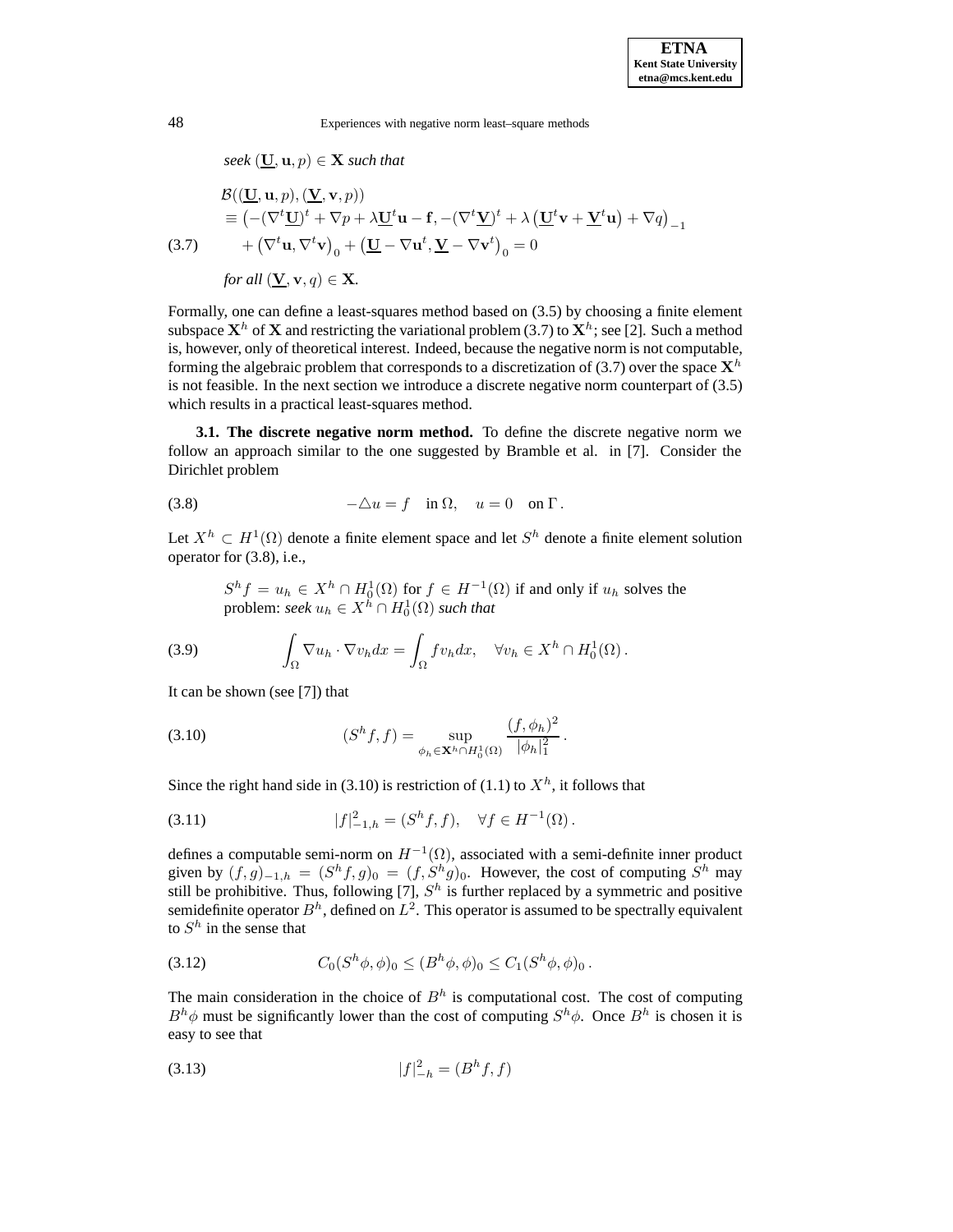defines a computable *semi-norm*, equivalent to (3.11). Then, a computable discrete negative *norm* can be defined (see [7]) by adding to (3.13) an  $L^2$ -term weighted by  $h^2$ :

(3.14) 
$$
\|\phi\|_{-h}^2 = (\widetilde{S}^h \phi, \phi)_0, \quad \text{where} \quad \widetilde{S}^h = \alpha h^2 I + B^h.
$$

The inner product associated with (3.14) is given by

(3.15) 
$$
(\phi,\xi)_{-h} = (\widetilde{S^h}\phi,\xi)_0.
$$

Norm (3.14) is equivalent to (1.1) in the sense that

$$
(3.16) \qquad \qquad \frac{1}{C}|u|_{-1} \le ||u||_{-h} \le C\left(h||u||_0 + |u|_{-1}\right)
$$

for all  $u \in L^2(\Omega)$ . Without the term  $h^2I$ , the lower bound in (3.16) does not hold, i.e., this equivalence relation is not valid for the *semi-norm* (3.13). The additional weight  $\alpha$  can be used to tune up the performance of the method and its choice will be discussed later.

Using (3.14) we introduce the following counterpart of (3.5):

(3.17) 
$$
\mathcal{J}_{-h}(\underline{\mathbf{U}}_h, \mathbf{u}_h, p_h) =
$$

$$
\| - (\nabla^t \underline{\mathbf{U}}_h)^t + \nabla p_h + \lambda \underline{\mathbf{U}}_h^t \mathbf{u}_h - \mathbf{f} \|^2_{-h} + \| \nabla^t \mathbf{u}_h \|^2_{0} + \| \underline{\mathbf{U}}_h - \nabla \mathbf{u}_h^t \|^2_{0}.
$$

We note that residuals of equations (2.9) and (2.10) can be added to (3.17) yielding an *augmented* negative norm functional given by

(3.18) 
$$
\mathcal{J}_{-h}(\underline{\mathbf{U}}_h, \mathbf{u}_h, p_h) =
$$

$$
\| - (\nabla^t \underline{\mathbf{U}}_h)^t + \nabla p_h + \lambda \underline{\mathbf{U}}_h^t \mathbf{u}_h - \mathbf{f} \|_{-h}^2 + \| \nabla^t \mathbf{u}_h \|_0^2 + \| \underline{\mathbf{U}}_h - \nabla \mathbf{u}_h^t \|_0^2
$$

$$
+ \| \nabla (tr\underline{\mathbf{U}}) \|_0^2 + \| \nabla \times \underline{\mathbf{U}} \|_0^2.
$$

This functional has not been analyzed in [3] and will not be discussed here.

Let  $X^h$  denote a finite element subspace of X, where X is given by (3.2). Then the least-squares principle for (3.17) is:

 $\textit{seek } \mathcal{U}_h = (\underline{\mathbf{U}}_h, \mathbf{u}_h, p_h) \in \mathbf{X}^h \text{ such that}$ 

$$
(3.19) \qquad \mathcal{J}_{-h}(\underline{\mathbf{U}}_h, \mathbf{u}_h, p_h) \leq \mathcal{J}_{-h}(\underline{\mathbf{V}}_h, \mathbf{v}_h, q_h) \quad \forall \mathcal{V}_h = (\underline{\mathbf{V}}_h, \mathbf{v}_h, q_h) \in \mathbf{X}^h.
$$

It is not difficult to see that the Euler-Lagrange equation for the principle (3.19) constitutes a variational problem of the form

$$
seek \, \mathcal{U}_h = (\underline{\mathbf{U}}_h, \mathbf{u}_h, p_h) \in \mathbf{X}^h \, \text{such that}
$$

(3.20) 
$$
\mathcal{B}_{-h}(\mathcal{U}_h, \mathcal{V}_h) = 0 \quad \forall \mathcal{V}_h \in \mathbf{X}^h,
$$

where

$$
\mathcal{B}_{-h}(\mathcal{U}_h, \mathcal{V}_h) =
$$
\n
$$
\left( -(\nabla^t \underline{\mathbf{U}}_h)^t + \nabla p_h + \lambda \underline{\mathbf{U}}_h^t \mathbf{u}_h - \mathbf{f}, -(\nabla^t \underline{\mathbf{V}}_h)^t + \nabla q_h + \lambda \left( \underline{\mathbf{U}}_h^t \mathbf{v}_h + \underline{\mathbf{V}}_h^t \mathbf{u}_h \right) \right)_{-h}
$$
\n
$$
+(\nabla^t \mathbf{u}_h, \nabla^t \mathbf{v}_h)_0 + (\underline{\mathbf{U}}_h - \nabla \mathbf{u}_h^t, \underline{\mathbf{V}}_h - \nabla \mathbf{v}_h^t)_0.
$$

Properties of approximations defined by  $(3.20)$  are summarized in the following theorem, proof of which can be found in [3].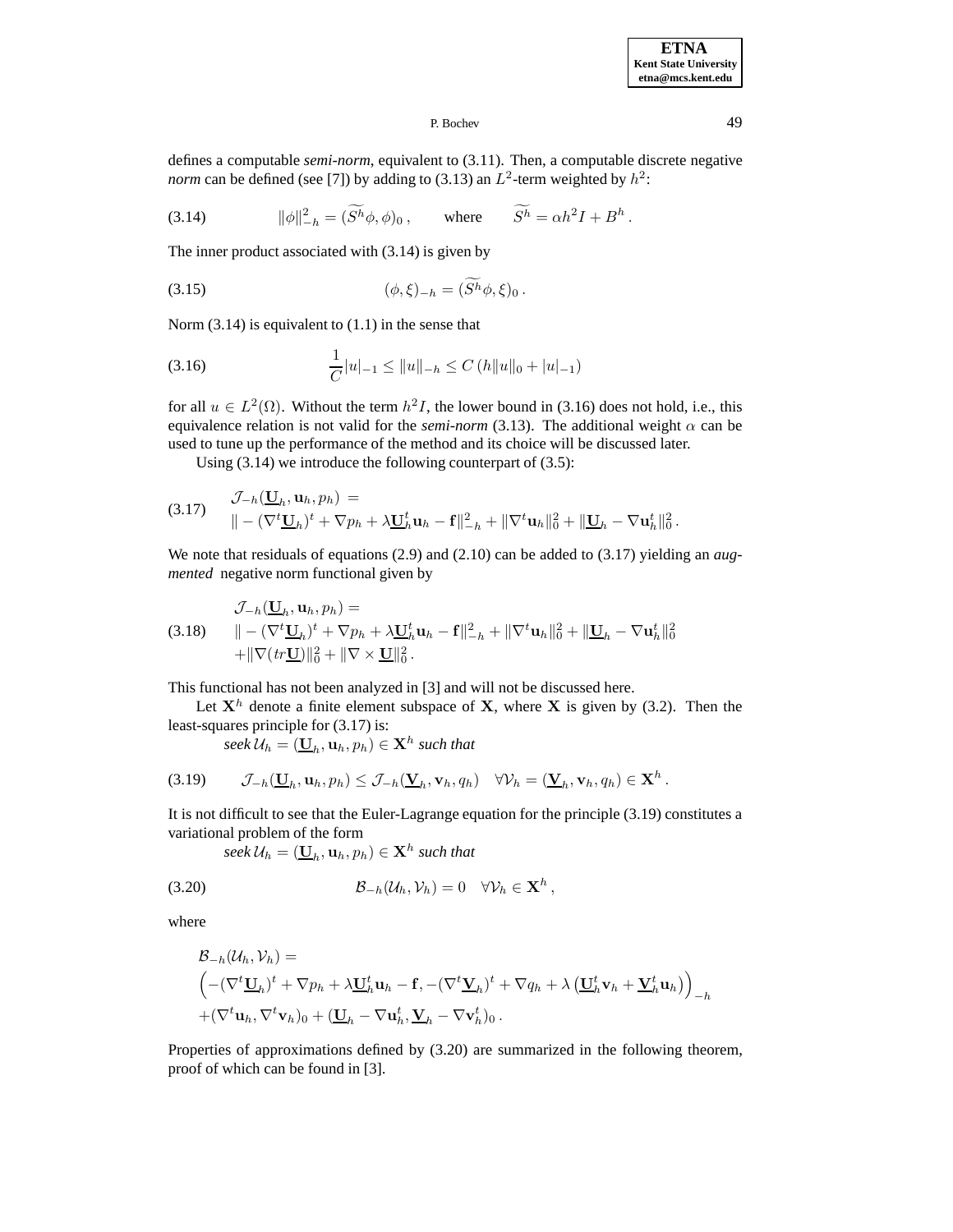| <b>ETNA</b>                  |  |  |  |  |
|------------------------------|--|--|--|--|
| <b>Kent State University</b> |  |  |  |  |
| etna@mcs.kent.edu            |  |  |  |  |

**THEOREM 3.1.** Assume that  $\{(\lambda, (\underline{\mathbf{U}}(\lambda), \mathbf{u}(\lambda), p(\lambda))) | \lambda \in \Lambda \}$  is a regular branch of *solutions of the Navier-Stokes equations, such that*

$$
\Lambda \ni \lambda \mapsto \mathcal{U}(\lambda) = (\underline{\mathbf{U}}(\lambda), \mathbf{u}(\lambda), p(\lambda))
$$

is a continuous map from  $\Lambda$  to  $\mathbf{W} = \tilde{\mathbf{H}}^1(\Omega) \times [\mathbf{H}^2(\Omega) \cap \mathbf{H}_0^1(\Omega)] \times [H^1(\Omega) \cap L_0^2(\Omega)].$  Assume *also that for any*  $\mathcal{U} \in \mathbf{W}$ *, there exists*  $\mathcal{U}_h \in \mathbf{X}^h$  *such that* 

$$
\|\mathcal{U}-\mathcal{U}_h\|_{\mathbf{X}}\leq Ch\|\mathcal{U}\|_{\mathbf{W}}.
$$

*Then, there exist*  $\alpha > 0$ ,  $h_1 > 0$  *and*  $\tilde{\mathcal{U}}_h(\lambda) = (\tilde{\mathbf{U}}_h(\lambda), \tilde{\mathbf{u}}_h(\lambda), \tilde{p_h}(\lambda)) \in C^0(\Lambda, \mathbf{X}^h)$  *such that, for all*  $h \leq h_1$ ,  $\{(\lambda, \tilde{U}_h(\lambda)), \lambda \in \Lambda\}$  *is a regular branch of solutions of (3.20) that is unique in the ball*

$$
\mathcal{S}_{\alpha} = \{ \mathcal{V}_h \in \mathbf{X}^h \, | \, \|\mathcal{U}(\lambda) - \mathcal{V}_h\|_{\mathbf{X}} \leq \alpha \}, \quad \forall \lambda \in \Lambda \, .
$$

*Furthermore,*

$$
\|\tilde{\mathbf{U}}_h(\lambda) - \mathbf{U}(\lambda)\|_0 + \|\tilde{\mathbf{u}}_h(\lambda) - \mathbf{u}(\lambda)\|_1 + \|\tilde{p}_h(\lambda) - p(\lambda)\|_0
$$
  
\n
$$
\leq Ch \left( \|\mathbf{U}(\lambda)\|_1 + \|\mathbf{u}(\lambda)\|_2 + \|p(\lambda)\|_1 \right).
$$

**4. Implementation.** There are several issues that must be addressed in the algorithmic development of the negative norm least-squares method described in §3.1. First, one must choose a finite element space  $X^h$  for the discretization of (3.20). Second, once  $X^h$  is chosen, (3.20) yields a nonlinear algebraic system that must be solved in an iterative manner. Third, the use of norm (3.14) requires evaluation of the operator  $B<sup>h</sup>$ . Lastly, the use of this norm also has impact on the design of solvers for the nonlinear algebraic system. In what follows we discuss these implementation issues starting with the choice of the discretization space  $\mathbf{X}^h$ .

Because the least-squares method is not subject to stability conditions, such as the infsup condition, the choice of  $X<sup>h</sup>$  is only guided by the desired approximation properties. In particular, here we employ the bilinear space  $Q_1$  for the approximation of all variables, i.e.,

$$
\mathbf{X}^{h} = [Q_{1}]^{n^{2}} \times [Q_{1} \cap H_{0}^{1}(\Omega)]^{n} \times [Q_{1} \cap L_{0}^{2}(\Omega)],
$$

where *n* denotes the space dimension. We will use  $\{\phi_h^i\}_{i=1}^N$  to denote a nodal basis of the finite element space  $Q_1$ , and  $\{V_h^i\}_{i=1}^M$  to denote a nodal basis for the space  $\mathbf{X}^h$ . Although components of each  $\mathcal{V}_h^i$  can be expressed in terms of the nodal basis for  $Q_1$ , we use the notation  $V_h^i = (\underline{V}_h^i, \underline{v}_h^i, \underline{q}_h^i)$  to distinguish the basis components for the different variables. For simplicity we agree to denote a finite element function  $u_h \in Q_1$  and the set of nodal values of this function with the same symbol. Thus, depending on the context,  $\mathcal{U}_h = (\underline{\mathbf{U}}_h, \mathbf{u}_h, p_h)$ will be identified either with a finite element function in  $X<sup>h</sup>$ , or with a block vector whose blocks are the coefficients of the individual functions in  $\mathcal{U}_h$ . We also recall the inequality

(4.1) 
$$
h^{2} \frac{1}{C} \|u_{h}\|_{l_{2}}^{2} \leq \int_{\Omega} [u_{h}(\mathbf{x})]^{2} d\Omega \leq h^{2} C \|u_{h}\|_{l_{2}}^{2},
$$

where  $\|\cdot\|_{l_2}$  denotes the Euclidean norm in  $\mathbb{R}^n$ , that is valid for all  $u_h \in Q_1$ .

For the solution of the nonlinear system (3.20) we consider Newton's method. To define Newton's method, let us formally write this problem as

$$
(4.2) \t\t\t F_{-h}(\lambda, \mathcal{U}_h) = 0.
$$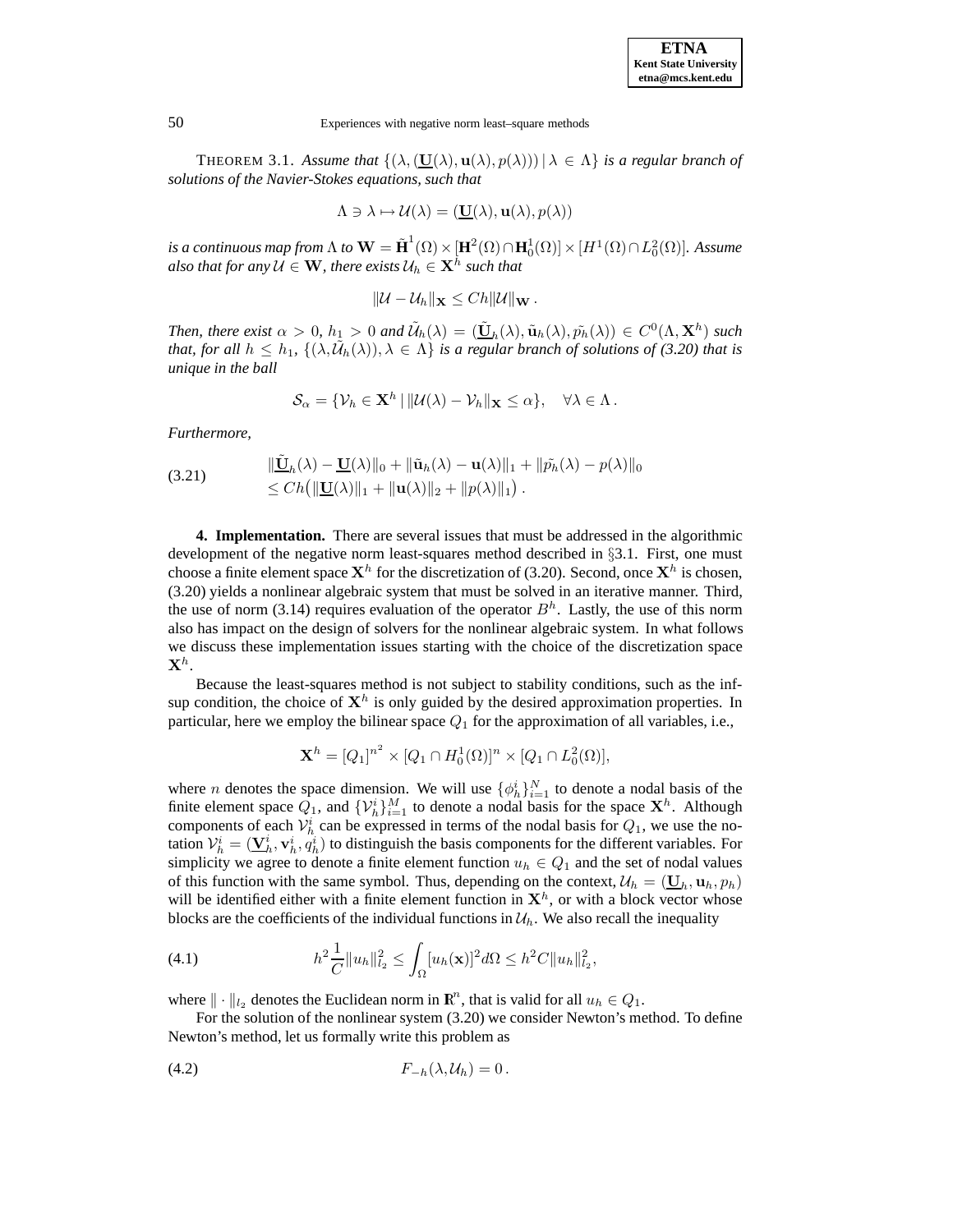Let  $\mathcal{U}_h^0 = (\underline{\mathbf{U}}_h^0, \mathbf{u}_h^0, p_h^0)$  denote an initial guess for Newton's method. Then, the sequence of Newton iterates  $\mathcal{U}_h^k = (\underline{\mathbf{U}}_h^k, \mathbf{u}_h^k, p_h^k), k \ge 1$ , is generated recursively by solving the linear systems

(4.3) 
$$
D_{\mathcal{U}}F_{-h}(\lambda, \mathcal{U}_h^{k-1})\Delta \mathcal{U}_h^k = -F_{-h}(\lambda, \mathcal{U}_h^k),
$$

and updating  $\mathcal{U}_h^{k-1}$  by  $\Delta \mathcal{U}_h^k$ :

$$
\mathcal{U}_h^k = \mathcal{U}_h^{k-1} + \Delta \mathcal{U}_h^k.
$$

If the hypotheses of Theorem 3.1 hold, then it is not difficult to see that Newton's method will have a nontrivial attraction ball, i.e., one can guarantee that the linear system  $(4.3)$  has a unique solution. Indeed, let us assume that  $\{(\lambda,(\underline{U}(\lambda),\mathbf{u}(\lambda),p(\lambda)))\,|\,\lambda\in\Lambda\}$  is a regular branch of solutions to  $(2.6)-(2.8)$ ,  $(2.3)$  that is being approximated by solving  $(3.20)$ . Then, according to Theorem 3.1 the former problem will have a regular branch of discrete solutions  $\{(\lambda,(\underline{\mathbf{U}}_h(\lambda), \tilde{\mathbf{u}}_h(\lambda), \tilde{p_h}(\lambda)))\,|\,\lambda \in \Lambda\}$  that is unique in the ball  $\mathcal{S}_{\alpha}$ . It follows then, that the Jacobian matrix  $D_{\mathcal{U}} F_{-h}(\lambda, \cdot)$  is nonsingular in a nontrivial neighborhood of  $\mathcal{U}_h(\lambda)$ . As a result, the attraction ball of Newton's method is nontrivial and the matrix  $D_{\mathcal{U}} F_{-h}(\lambda, \mathcal{U}_h^{k-1})$  is guaranteed to be nonsingular, provided that  $\mathcal{U}_h^{k-1}$  is close enough to  $\tilde{\mathcal{U}}_h(\lambda)$ . Moreover, since  $D_{\mathcal{U}} F_{-h}(\lambda, \cdot)$  is exactly the Hessian of (3.5), it follows that the matrix  $D_{\mathcal{U}} F_{-h}(\lambda, \mathcal{U}_h^{k-1})$  is necessarily symmetric and positive definite in a neighborhood of  $\tilde{\mathcal{U}}_h(\lambda)$ . Owing to the use of negative inner products this matrix is also dense. As a result, assembly of  $D_{\mathcal{U}}F_{-h}(\lambda, \mathcal{U}_h^{k-1})$ is not feasible in practice, i.e., the system (4.3) must be solved by an assembly-free method. Consequently, symmetry and positive definiteness of  $D_{\mathcal{U}} F_{-h}(\lambda, \mathcal{U}_h^{k-1})$  are essential for practical implementation of the negative norm method since they allow one to solve (4.3) by robust iterative methods. In particular, for the solution of (4.3) here we consider a preconditioned conjugate gradient method implemented without assembly of  $D_{\mathcal{U}} F_{-h}(\lambda, \mathcal{U}_h^{k-1})$ , even at the element level. The two critical steps at each iteration of this method are computation of the matrix-vector product of  $D_{\mathcal{U}} F_{-h}(\lambda, \mathcal{U}_h^{k-1})$  and the conjugate direction vector, and computation of the action of the preconditioner. We discuss first evaluation of the matrix-vector product; the choice of the preconditioner and its application are considered later. To this end let  $\mathcal{U}_h$  and  $\mathcal{V}_h$  denote arbitrary functions in  $\mathbf{X}^h$  (resp. their coefficient vectors). Then

(4.4) 
$$
(\mathcal{V}_h)^t \cdot D_{\mathcal{U}} F_{-h}(\lambda, \mathcal{U}_h^{k-1}) \cdot \mathcal{U}_h = \mathcal{D} \mathcal{B}_{-h} [\mathcal{U}_h^{k-1}] (\mathcal{U}_h, \mathcal{V}_h),
$$

where the bilinear form  $\mathcal{DB}_{-h}[{\mathcal U}_h^{k-1}]({\mathcal U}_h,{\mathcal V}_h)$  is given by

(4.5)  
\n
$$
\mathcal{D}\mathcal{B}_{-h}[\mathcal{U}_h^{k-1}](\mathcal{U}_h, \mathcal{V}_h)
$$
\n
$$
= \left( -(\nabla^t \underline{\mathbf{U}}_h^{k-1})^t + \nabla p_h^{k-1} + \lambda (\underline{\mathbf{U}}_h^{k-1})^t \mathbf{u}_h^{k-1} - \mathbf{f}, \lambda \left( \underline{\mathbf{U}}_h^t \mathbf{v}_h + (\underline{\mathbf{V}}_h)^t \mathbf{u}_h \right) \right)_{-h}
$$
\n
$$
+ \left( -(\nabla^t \underline{\mathbf{U}}_h)^t + \nabla p_h + \lambda \left( (\underline{\mathbf{U}}_h^{k-1})^t \mathbf{u}_h + \underline{\mathbf{U}}_h^t \mathbf{u}_h^{k-1} \right), \lambda \left( (\underline{\mathbf{V}}_h^{k-1})^t \mathbf{v}_h + (\underline{\mathbf{V}}_h)^t \mathbf{u}_h^{k-1} \right) \right)_{-h}
$$
\n
$$
+ (\nabla^t \underline{\mathbf{V}}_h)^t + \nabla q_h + \lambda \left( (\underline{\mathbf{U}}_h^{k-1})^t \mathbf{v}_h + (\underline{\mathbf{V}}_h)^t \mathbf{u}_h^{k-1} \right)_{-h}
$$

As a result, components of the matrix-vector product  $D_{\mathcal{U}} F_{-h}(\lambda, \mathcal{U}_h^{k-1}) \cdot \mathcal{U}_h$  can be computed according to the formula

$$
[D_{\mathcal{U}}F_{-h}(\lambda,\mathcal{U}_h^{k-1})\cdot\mathcal{U}_h]_i=\mathcal{DB}_{-h}[\mathcal{U}_h^{k-1}](\mathcal{U}_h,\mathcal{V}_h^i), \quad i=1,\ldots,M.
$$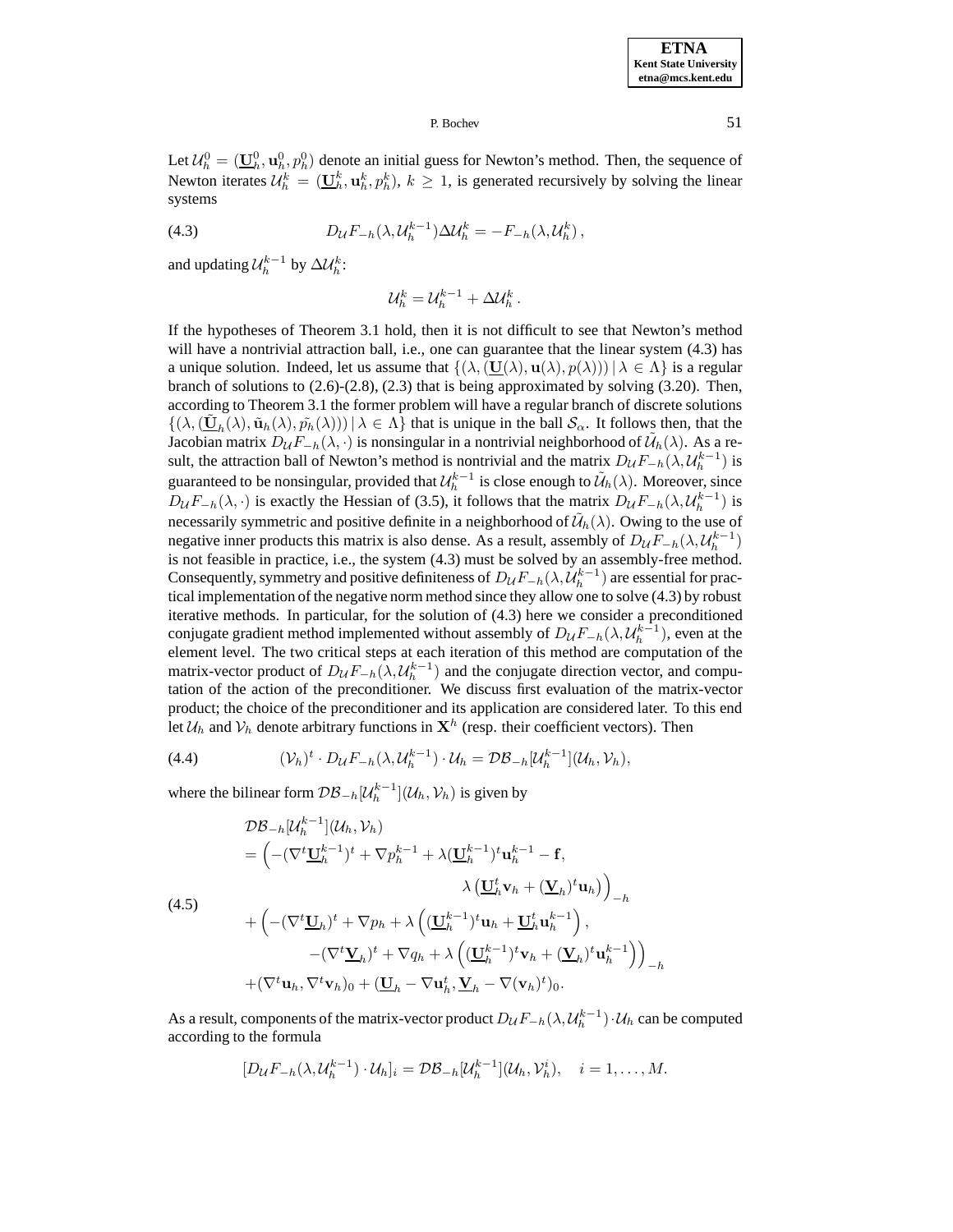In order to evaluate (4.5) it is necessary to compute several discrete negative inner products  $(\cdot, \cdot)_{-h}$ . These inner products are computed according to (3.15), i.e., this process involves application of the operator  $B^h$ . Recall that  $B^h$  must be spectrally equivalent to  $S^h$ . This can be accomplished by choosing  $B<sup>h</sup>$  to be a preconditioner for  $S<sup>h</sup>$ ; see [7]. Although in most cases  $B<sup>h</sup>$  can be identified with a suitable symmetric matrix, here we prefer to consider  $B<sup>h</sup>$ as a black-box type algorithm for the Poisson equation. For example,  $B<sup>h</sup>$  can be defined in terms of several multigrid V-cycles for (3.9), see [7], or more generally, by any approximation scheme for this problem. With these assumptions evaluation of, e.g., the first term in (4.5) can be accomplished as follows. First, using (3.15), we have that

$$
\begin{split} &\left(-(\nabla^t \underline{\mathbf{U}}_h^{k-1})^t + \nabla p_h^{k-1} + \lambda (\underline{\mathbf{U}}_h^{k-1})^t \mathbf{u}_h^{k-1} - \mathbf{f}, \lambda \left(\underline{\mathbf{U}}_h^t \mathbf{v}_h^i + (\underline{\mathbf{V}}_h^i)^t \mathbf{u}_h\right)\right)_{-h} \\ &= \left((\alpha h^2 I + B^h) \Big( -(\nabla^t \underline{\mathbf{U}}_h^{k-1})^t + \nabla p_h^{k-1} + \lambda (\underline{\mathbf{U}}_h^{k-1})^t \mathbf{u}_h^{k-1} - \mathbf{f}\right), \\ &\qquad \qquad \lambda \left(\underline{\mathbf{U}}_h^t \mathbf{v}_h^i + (\underline{\mathbf{V}}_h^i)^t \mathbf{u}_h\right)\right)_0 \\ &= \alpha h^2 \Big( -(\nabla^t \underline{\mathbf{U}}_h^{k-1})^t + \nabla p_h^{k-1} + \lambda (\underline{\mathbf{U}}_h^{k-1})^t \mathbf{u}_h^{k-1} - \mathbf{f}, \lambda \left(\underline{\mathbf{U}}_h^t \mathbf{v}_h^i + (\underline{\mathbf{V}}_h^i)^t \mathbf{u}_h\right)\Big)_0 \\ &\qquad + \Big(B^h \mathbf{g}, \lambda \left(\underline{\mathbf{U}}_h^t \mathbf{v}_h^i + (\underline{\mathbf{V}}_h^i)^t \mathbf{u}_h\right)\Big)_0, \end{split}
$$

where

$$
\mathbf{g} = -(\nabla^t \underline{\mathbf{U}}_h^{k-1})^t + \nabla p_h^{k-1} + \lambda (\underline{\mathbf{U}}_h^{k-1})^t \mathbf{u}_h^{k-1} - \mathbf{f}.
$$

All terms involving  $\alpha h^2$  are essentially weighted  $L^2$ -inner products which can be computed in a standard manner. To compute the remaining terms  $B<sup>h</sup>$  must be applied to **g**. For this purpose we consider **g** as a source term for (3.9) and form the vectors

$$
(\mathbf{g}_1, \phi_h^i)_0
$$
 and  $(\mathbf{g}_2, \phi_h^i)_0$ ,  $i = 1, \ldots, N$ .

where  $\{\phi_h^i\}_{i=1}^N$  is a nodal basis for  $Q_1 \cap H_0^1(\Omega)$ . These vectors are the data for the blackbox evaluator of  $B^h$  which returns the nodal coefficients of a finite element function  $g_h$ representing  $B^h$ **g**. Thus,

$$
\left(B^h\mathbf{g},\lambda\left(\underline{\mathbf{U}}_h^t\mathbf{v}_h^i+(\underline{\mathbf{V}}_h^i)^t\mathbf{u}_h\right)\right)_0=\left(\mathbf{g}_h,\lambda\left(\underline{\mathbf{U}}_h^t\mathbf{v}_h^i+(\underline{\mathbf{V}}_h^i)^t\mathbf{u}_h\right)\right)_0.
$$

The right-hand side above is an  $L^2$  inner product which can now be computed in a standard manner. Evaluation of all other terms involving  $B<sup>h</sup>$  is identical.

Let us now discuss the choice of a preconditioner for the conjugate gradient method. Here we follow an approach suggested in [7]. Recall that, as a consequence of Theorem 3.1, the form  $\mathcal{DB}_{-h}[\mathcal{U}_h^{k-1}](\cdot,\cdot)$  is coercive and continuous on  $\mathbf{X}^h$ , provided that  $\mathcal{U}_h^{k-1}$  is sufficiently close to a nonsingular solution of the Navier-Stokes equations. As a result,

(4.6) 
$$
\frac{1}{C} \left( \|\mathbf{V}_h\|_0^2 + \|\mathbf{v}_h\|_1^2 + \|p_h\|_0^2 \right) \leq \mathcal{DB}_{-h}[\mathcal{U}_h^{k-1}](\mathcal{V}_h, \mathcal{V}_h) \leq C \left( \|\mathbf{V}_h\|_0^2 + \|\mathbf{v}_h\|_1^2 + \|p_h\|_0^2 \right)
$$

for all  $V_h \in \mathbf{X}^h$ . Let G and D denote matrices with entries given by  $G_{ij} = (\phi_h^i, \phi_h^j)_0$  and  $D_{ij} = (\nabla \phi_h^i, \nabla \phi_h^j)_0$ , respectively. We introduce a block diagonal matrix  $G_{n^2}$  with  $n^2$  blocks given by  $G$ , and a block diagonal matrix  $D_n$  with n blocks given by  $D$ . Consider then the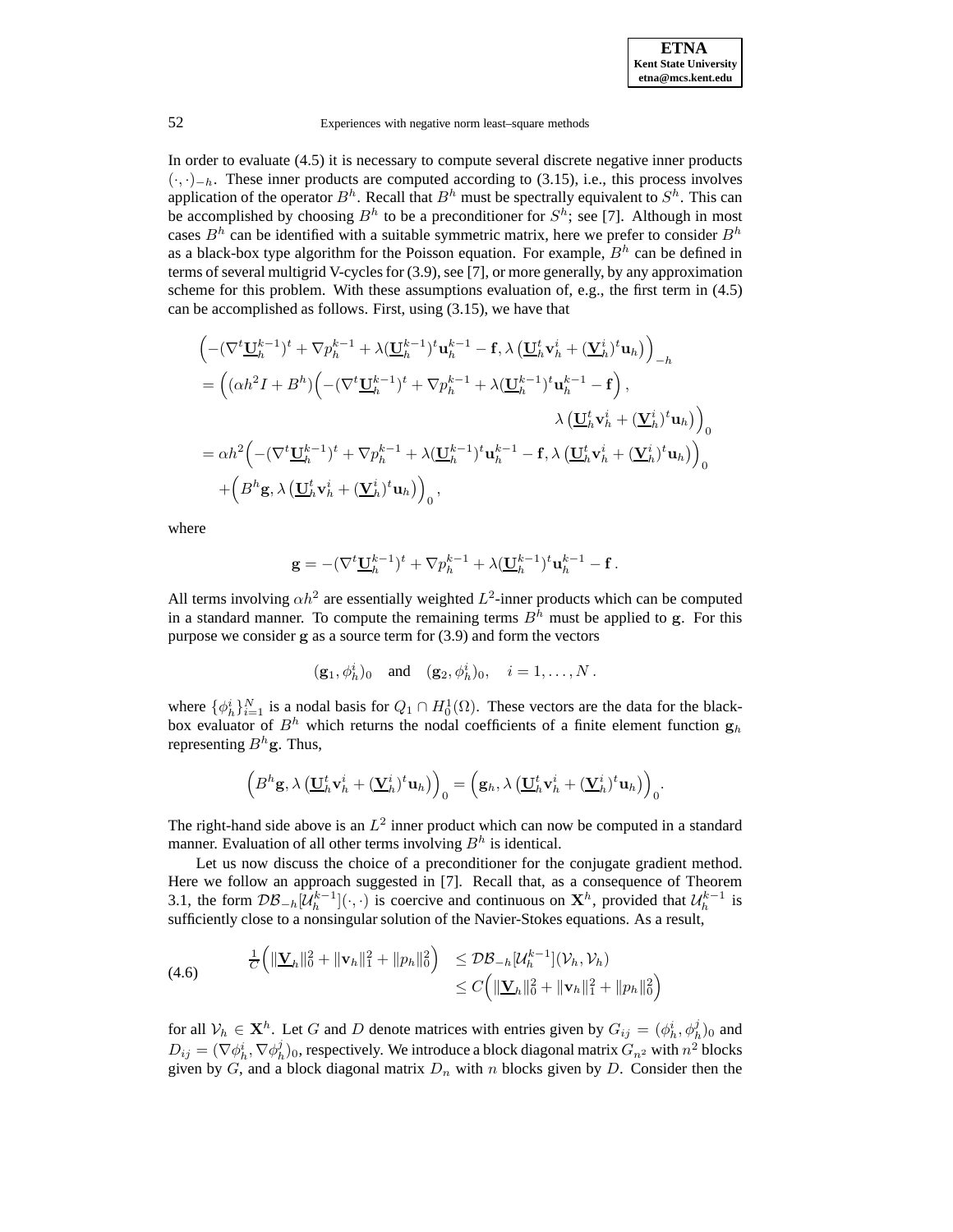,

P. Bochev 53

block matrix

$$
A = \left( \begin{array}{ccc} G_{n^2} & 0 & 0 \\ 0 & D_n & 0 \\ 0 & 0 & G \end{array} \right) .
$$

From (4.4) it follows that

$$
(\mathcal{V}_h)^t \cdot D_{\mathcal{U}} F_{-h}(\lambda, \mathcal{U}_h^{k-1}) \cdot \mathcal{V}_h = \mathcal{DB}_{-h} [\mathcal{U}_h^{k-1}] (\mathcal{V}_h, \mathcal{V}_h).
$$

Combined with (4.6) this identity yields the bounds

$$
\frac{1}{C}(\mathcal{V}_h)^t \cdot A \cdot \mathcal{V}_h \leq (\mathcal{V}_h)^t \cdot D_{\mathcal{U}} F_{-h}(\lambda, \mathcal{U}_h^{k-1}) \cdot \mathcal{V}_h \leq C(\mathcal{V}_h)^t \cdot A \cdot \mathcal{V}_h,
$$

i.e., the matrix A is spectrally equivalent to  $D_{\mathcal{U}} F_{-h}(\lambda, \mathcal{U}_h^{k-1})$ . To define the preconditioner for the conjugate gradient method note that  $(4.1)$  implies spectral equivalence of G and the matrix  $h^2I$ . Definitions of D and B<sup>h</sup> also imply that  $\tilde{D} = B^{h^{-1}}$  is spectrally equivalent to D. As a result, the matrix

(4.7) 
$$
\tilde{A} = \begin{pmatrix} h^2 I_{n^2} & 0 & 0 \\ 0 & \tilde{D}_n & 0 \\ 0 & 0 & h^2 I \end{pmatrix}.
$$

is spectrally equivalent to  $D_{\mathcal{U}} F_{-h}(\lambda, \mathcal{U}_h^{k-1})$ , and can be used to precondition the conjugate gradient method. To apply this preconditioner we need again the black-box algorithm for  $B<sup>h</sup>$ . Indeed, given a vector  $V_h = (\underline{V}_h, v_h, q_h)$ , application of A to  $V_h$  involves solution of (3.9) with the velocity component  $\mathbf{v}_h$  serving as a source term. Thus, we first form the data vectors

$$
\mathbf{g}_1 = (\mathbf{v}_h^1, \phi_h^i)_0 \quad \text{and} \quad \mathbf{g}_2 = (\mathbf{v}_h^1, \phi_h^i)_0, \quad i = 1, \dots, N
$$

and then apply the algorithm for  $B^h$ .

**5. Numerical results.** In this section we report numerical experiments with the negative norm least-squares method implemented as outlined in §4. For all experiments we take  $\Omega$  to be the unit square. We consider two examples of planar flows. The first example is an artificial planar flow, that is we begin with a known smooth velocity and pressure fields and then compute the data by evaluating the first-order system (2.6)-(2.8) at these fields. Results for this example are presented in §5.1. The second example involves the fictitious lid driven cavity (or driven cavity) flow. This flow is a popular test example which is well-documented in many benchmark studies; see, e.g., [11], [15]-[18]. Results for this example are given in §5.2. Lastly, in §5.3 the negative norm method is compared with two other least-squares methods for the velocity-flux equations based on the  $L^2$ -functionals (3.1) and (3.6), respectively.

**5.1. Numerical results: smooth solution.** For all examples in this section we consider an exact solution given by

(5.1) 
$$
\mathbf{u} = (\exp(x)\cos(y) + \sin(y), -\exp(x)\sin(x) + (1 - x^3))^t \n\underline{\mathbf{U}} = \nabla \mathbf{u}^t, \np = \sin(y)\cos(x) + xy^2 - \frac{1}{6} - \sin(1)(1 - \cos(1)).
$$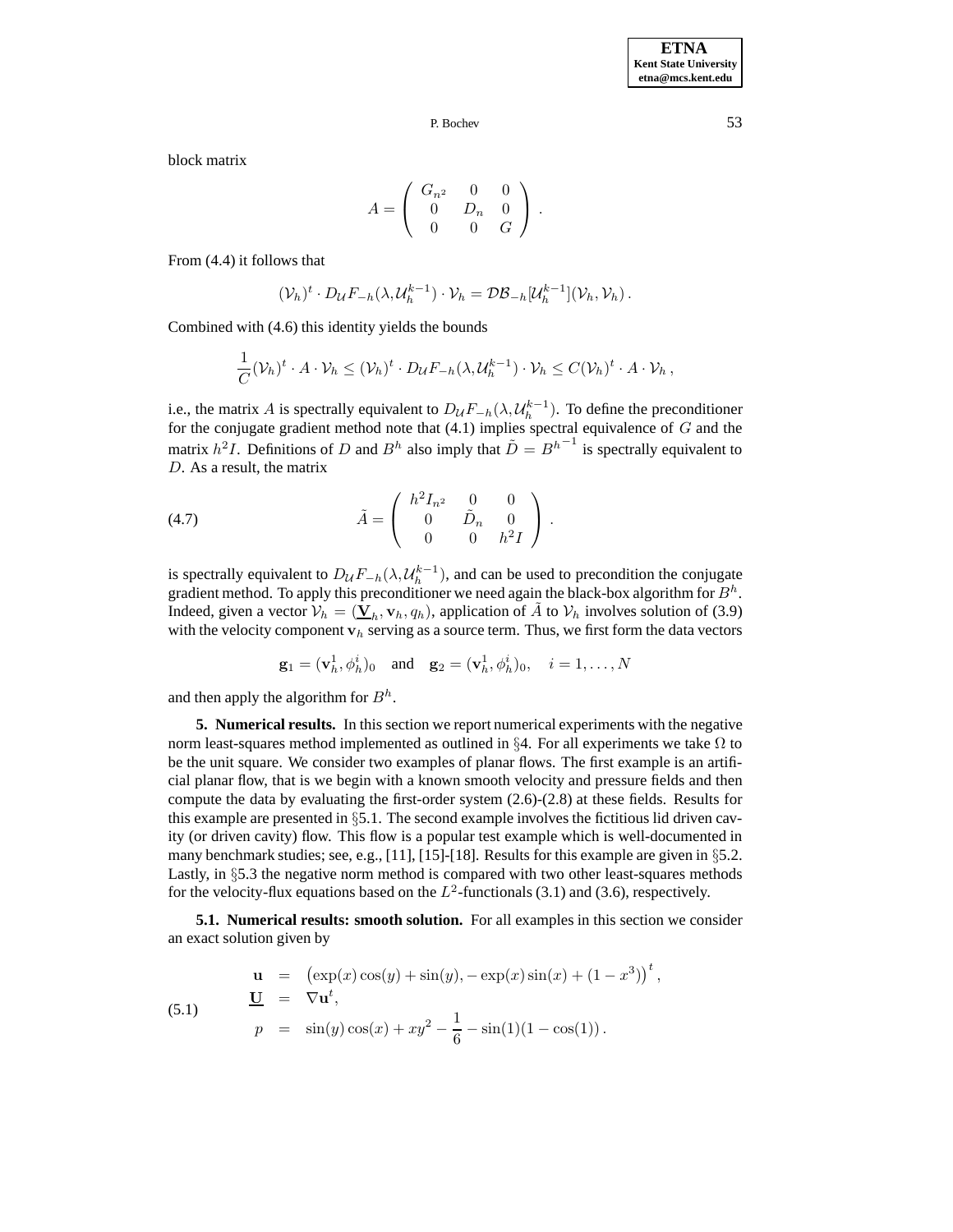

TABLE 5.1

*Convergence rates of the negative norm method for*  $\alpha = 0.2$  *and varying tolerances in the computation of*  $B<sup>h</sup>$ 

| $\Delta^{-1}$<br>tolerance | $10^{-1}$                    | $10^{-2}$ | $10^{-3}$         | $10^{-4}$ | $10^{-5}$ | BA    |
|----------------------------|------------------------------|-----------|-------------------|-----------|-----------|-------|
| Variable                   | $\overline{L^2}$ -error rate |           |                   |           |           |       |
| u                          | $-0.614$                     | 0.370     | 1.861             | 1.869     | 1.869     |       |
| U                          | $-0.717$                     | $-0.052$  | 1.535             | 1.586     | 1.587     | 1.000 |
| $\boldsymbol{v}$           | $-1.261$                     | $-0.066$  | 1.559             | 1.580     | 1.584     | 1.000 |
|                            |                              |           |                   |           |           |       |
| Variable                   |                              |           | $H^1$ -error rate |           |           |       |
| $\mathbf{u}$               | $-0.632$                     | 0.791     | 1.014             | 1.016     | 1.016     | 1.000 |
|                            | $-1.110$                     | $-0.349$  | 0.652             | 0.665     | 0.666     |       |

TABLE 5.2 *Convergence rates of the negative norm method with a fixed tolerance for*  $B<sup>h</sup>$  *and varying*  $\alpha$ 

| Error<br>-error rate |       |       |       | -error rate |       |       |       |       |
|----------------------|-------|-------|-------|-------------|-------|-------|-------|-------|
| $\alpha$             |       | 0.2   |       | BA          |       | 0.2   |       | BA    |
| u                    | .850  | .869  | .873  |             | 1.018 | 1.016 | 1.015 | 1.000 |
|                      | 1.559 | 1.587 | 1.605 | 1.000       | 0.585 | 0.666 | 0.701 |       |
| $\eta$               | 1.219 | 1.584 | 1.584 | 1.000       | 0.134 | 0.708 | 0.686 | -     |

Since this exact solution is a fictitious flow which does not depend on Re, all computations are carried with  $Re = 1$ . Owing to the use of  $Q_1$  elements in the implementation, the expected asymptotic rate of convergence for the negative norm method is  $O(h)$ , i.e., for h small enough we expect that

(5.2) 
$$
\|\underline{\mathbf{U}} - \underline{\mathbf{U}}_h\|_0 + \|\mathbf{u} - \mathbf{u}_h\|_1 + \|p - p_h\|_0 \leq Ch.
$$

Note that in (5.2) the  $O(h)$  convergence rate for the velocity approximation is asserted in the norm of  $H^1(\Omega)$ , whereas for the velocity flux and the pressure variables this rate is asserted in the norm of  $L^2(\Omega)$ . As a result, (5.2) is optimal when the velocity flux and the pressure are approximated by finite element spaces of one degree less than the spaces used for the velocity approximation. Here, we have chosen  $Q_1$  elements for all variables solely for simplicity of the implementation.

Our first goal is to investigate how the choice of  $B<sup>h</sup>$  and  $\alpha$  in (3.14) affects validity of (5.2). Theoretically, this estimate should hold as long as the operator  $B<sup>h</sup>$  remains spectrally equivalent to  $S<sup>h</sup>$  (condition (3.12)), and  $\alpha$  is positive (otherwise (3.14) reduces to the seminorm (3.13)). To asses the importance of (3.12) we fix  $\alpha = 0.2$  and compute numerical rates of convergence for varying operators  $B<sup>h</sup>$ . (This choice of  $\alpha$  will become evident below.) For this purpose,  $B<sup>h</sup>$  is evaluated using an iterative Poisson solver defined on the space  $Q_1 \cap H_0^1(\Omega)$ . The different choices for  $B^h$  are obtained by varying the relative tolerance for this solver. A large tolerance corresponds to an operator  $B<sup>h</sup>$  that does not satisfy (3.12) well, whereas tighter tolerances yield operators  $B<sup>h</sup>$  that are spectrally equivalent to  $S<sup>h</sup>$ . Next, we consider how (5.2) is affected by the choice of  $\alpha$ . For this purpose the tolerance of the Poisson solver for  $B<sup>h</sup>$  is fixed equal to 10<sup>-5</sup>, and computations are carried with  $\alpha = 0$  and  $\alpha = 1$ . For all cases, convergence rates are estimated by computing approximate solutions on uniform grids with 17x17 and 33x33 grid lines respectively. Corresponding results are summarized in Tables 5.1-5.2. These tables contain results for both the rates asserted by estimate (5.2), as well as for rates that are not included in this estimate. The former are given in bold face symbols, with the column BA containing the expected rates (5.2). From the data in Table 5.1 we can conclude that the spectral equivalence condition (3.12) is critical for the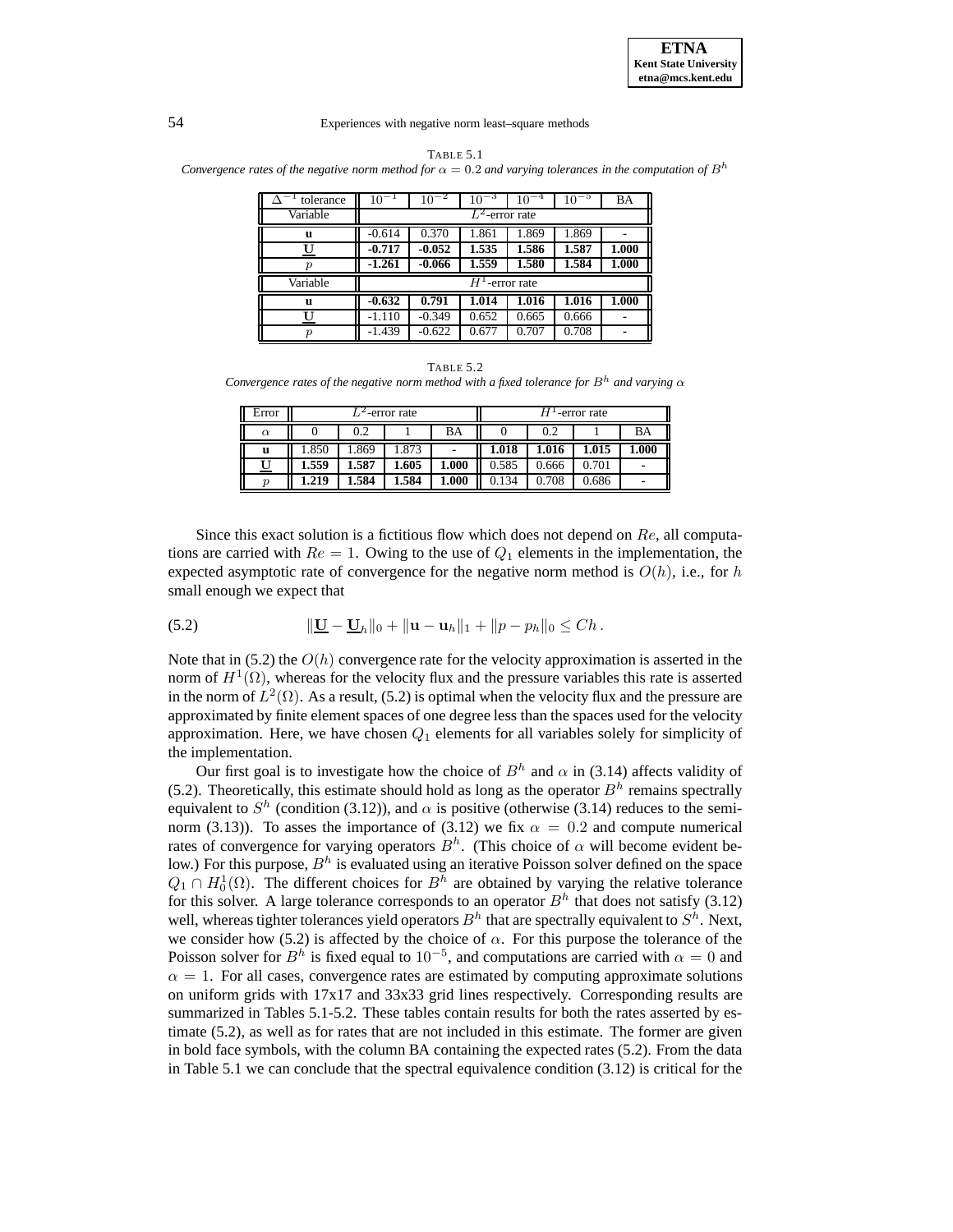

**ETNA**



FIG. 5.1. *Dependence of preconditioned conjugate gradient iterations on* α

performance of the negative norm method. The first two columns in this table demonstrate a complete loss of convergence when  $B<sup>h</sup>$  fails to satisfy (3.12), whereas the last three columns show that once  $B<sup>h</sup>$  becomes spectrally equivalent to  $S<sup>h</sup>$ , then approximations converge according to (5.2). We note that the individual  $L^2$ -rates for **U** and p are better than  $O(h)$  which, most likely, is caused by the use of equal order approximation spaces for all variables. Table 5.2, on the other hand, suggests that the choice of  $\alpha$  is less important for the validity of asymptotic convergence rates in (5.2). When  $\alpha = 0$ , the only significant drop occurs in the asymptotic rate for the  $H<sup>1</sup>$ -norm error of the pressure. However, this error is not included in (5.2) and, as a result, the total error  $\|\underline{\mathbf{U}} - \underline{\mathbf{U}}_h\|_0 + \|\mathbf{u} - \mathbf{u}_h\|_1 + \|p - p_h\|_0$  still converges at a rate of  $O(h)$ .

Next we consider the importance of  $B<sup>h</sup>$  and  $\alpha$  for the overall performance of the preconditioned conjugate gradient method used to solve the discrete equations. Since  $\alpha$  appears in the definition of the negative norm (3.14) its choice affects the properties of the algebraic system corresponding to the discrete variational problem.  $B<sup>h</sup>$ , on the other hand, appears in both the negative norm  $(3.14)$  and the preconditioner  $(4.7)$ . However, here we are only interested in the effect of  $B<sup>h</sup>$  upon the preconditioner. Thus, in what follows we assume that  $B<sup>h</sup>$  in (3.14) is fixed and use  $B<sup>h</sup><sub>p</sub>$  to denote the operator employed in (4.7).

To determine the importance of  $\alpha$  for the conjugate gradient method we fix the tolerances for  $B<sup>h</sup>$  and  $B<sup>h</sup><sub>p</sub>$  equal to  $10<sup>-5</sup>$ . Then we compare the number of preconditioned conjugate gradient iterations needed to achieve the same relative error tolerance in the solution of the linear system for values of  $\alpha$  between 0 and 1. Corresponding results for 9x9, 17x17 and 33x33 uniform grids are summarized in Figure 5.1. From these plots we can conclude that unless  $\alpha > 0$ , performance of the conjugate gradient method degrades significantly. Indeed, for all three grids  $\alpha = 0$  results in the highest number of iterations (101, 133 and 174, respectively), while taking even a small positive  $\alpha$ , e.g.,  $\alpha = 0.05$  helps to reduce the number of iterations more than twice. Even more importantly, when  $\alpha = 0$  we see that the number of iterations grows as the number of grid lines increases, i.e., convergence of the conjugate gradient method is not independent of  $h$ . This behavior can be explained by noting that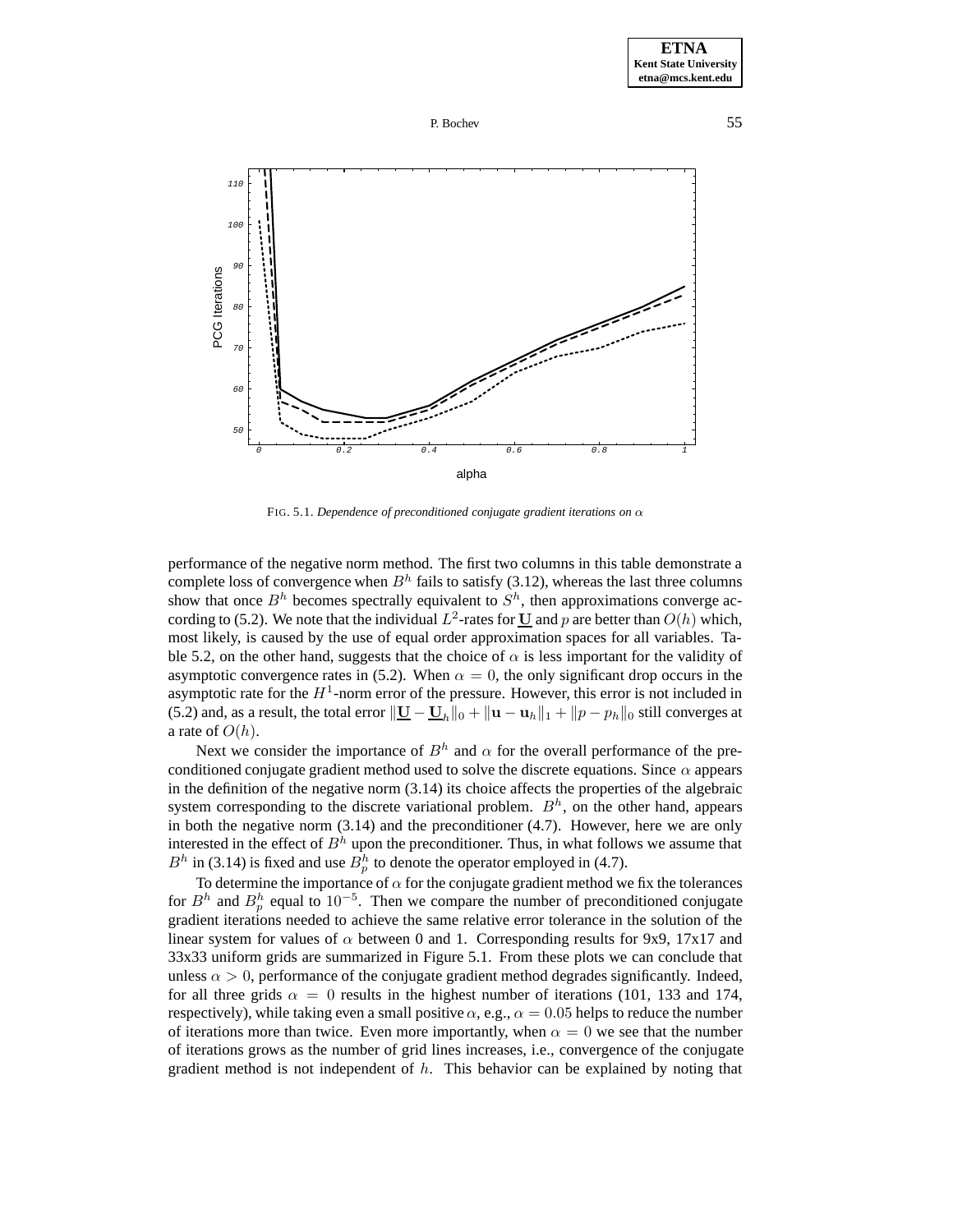| BL.<br>А |  |
|----------|--|
|----------|--|

*Number of conjugate gradient iterations with different preconditioners;*  $\alpha = 0.2$  *and*  $10^{-5}$  *tolerance for*  $B<sup>h</sup>$ 

|                | Grid size |     |       |       |  |  |
|----------------|-----------|-----|-------|-------|--|--|
| Preconditioner | 5x5       | 9x9 | 17x17 | 33x33 |  |  |
| none           | 122       | 220 | 419   | 759   |  |  |
| Jacobi         | 37        | 52  | 102   | 185   |  |  |
|                | 14        | 48  | 52    | 53    |  |  |

|  | ۰, |
|--|----|
|--|----|

Number of preconditioned conjugate gradient iterations for different choices of  $B_p^{\rm h}$ 

|                    | tolerance |    |           |        |     |  |
|--------------------|-----------|----|-----------|--------|-----|--|
| Grid               | 0.5       |    | $0.001\,$ | ገ በበበ1 | ററവ |  |
| 9<br>9<br>$\times$ | 137       | 49 | 48        | 48     | 48  |  |
| $1 -$<br>17        | 258       | 56 | 52        | 50     | 50  |  |

setting  $\alpha = 0$  in (3.17) yields a least-squares functional defined using the seminorm (3.13) for which the lower bound in (3.16) does not hold. From Fig. 5.1 it also appears that  $\alpha$ 0.2 is sufficient to assure convergence of the conjugate gradient method which is virtually independent of h, with the fastest convergence occurring in the range  $0.25 \le \alpha \le 0.30$ . Thus, one can infer the existence of an optimal value for  $\alpha$ . This value appears to depend mildly on the grid parameter h, e.g., for 9x9 grids it is given by  $\alpha \approx 0.2$  whereas for 33x33 grids it is given by  $\alpha \approx 0.3$ . The ability of (4.7) to provide convergence independent of h for these values of  $\alpha$  is also illustrated by the data in Table 5.3. This table compares the number of conjugate gradient iterations without preconditioning, using a Jacobi preconditioner, and using (4.7).

Lastly, to determine how the choice of  $B_p^h$  affects the preconditioner we fix  $\alpha = 0.2$ and vary the tolerance in the Poisson solver used to compute  $B<sup>h</sup>$ . Corresponding results are summarized in Table 5.4. The data in this table suggests that preconditioner (4.7) is not very sensitive with respect to the quality of  $B_p^h$  and that the overall performance of the conjugate gradient method depends more critically on  $\alpha$ .

**5.2. Numerical results: driven cavity flow.** The two-dimensional lid driven cavity flow is often used to test numerical solvers for the Navier-Stokes equations. Although this example represents a fictitious flow it is well-documented in the literature and there is an abundance of benchmark results available for comparison. We recall that for the driven cavity flow  $f = 0$ and that the velocity boundary condition is given by  $\mathbf{u} = (1,0)$  on the top surface of the unit square and zero otherwise. For this example we have considered a Reynolds number of 100 and bilinear spaces defined on uniform triangulations of  $17x17$ ,  $33x33$ , and  $45x45$ finite elements. Our numerical results are presented in Figures 5.2-5.3. Figure 5.2 contains directional plot of the velocity field and a contour plot of the vorticity, computed using 33x33 finite elements. For the second plot vorticity has been obtained using the computed velocity flux variable, i.e.,  $\omega = \underline{U}_{21}^h - \underline{U}_{12}^h$ . Plots in Fig. 5.2 appear to be in a good agreement with similar plots reported in, e.g., [11]. Although the "eyeball" norm comparison with [11] is satisfactory, in Figure 5.3 we present a more quantitative measure for the performance of the least-squares method. In this figure velocity profiles through the geometrical center of the cavity are compared with the benchmark results of [11] computed using a finite difference scheme with 129x129 nodes. The first component of the velocity, denoted by  $u$ , is plotted along the vertical line  $x = 0.5$ , whereas the second component, denoted by v, is plotted along the horizontal line  $y = 0.5$ . We see that the u-velocity is very close to the benchmark data even for the coarse 17x17 grid, whereas matching the benchmark v-velocity is problematic for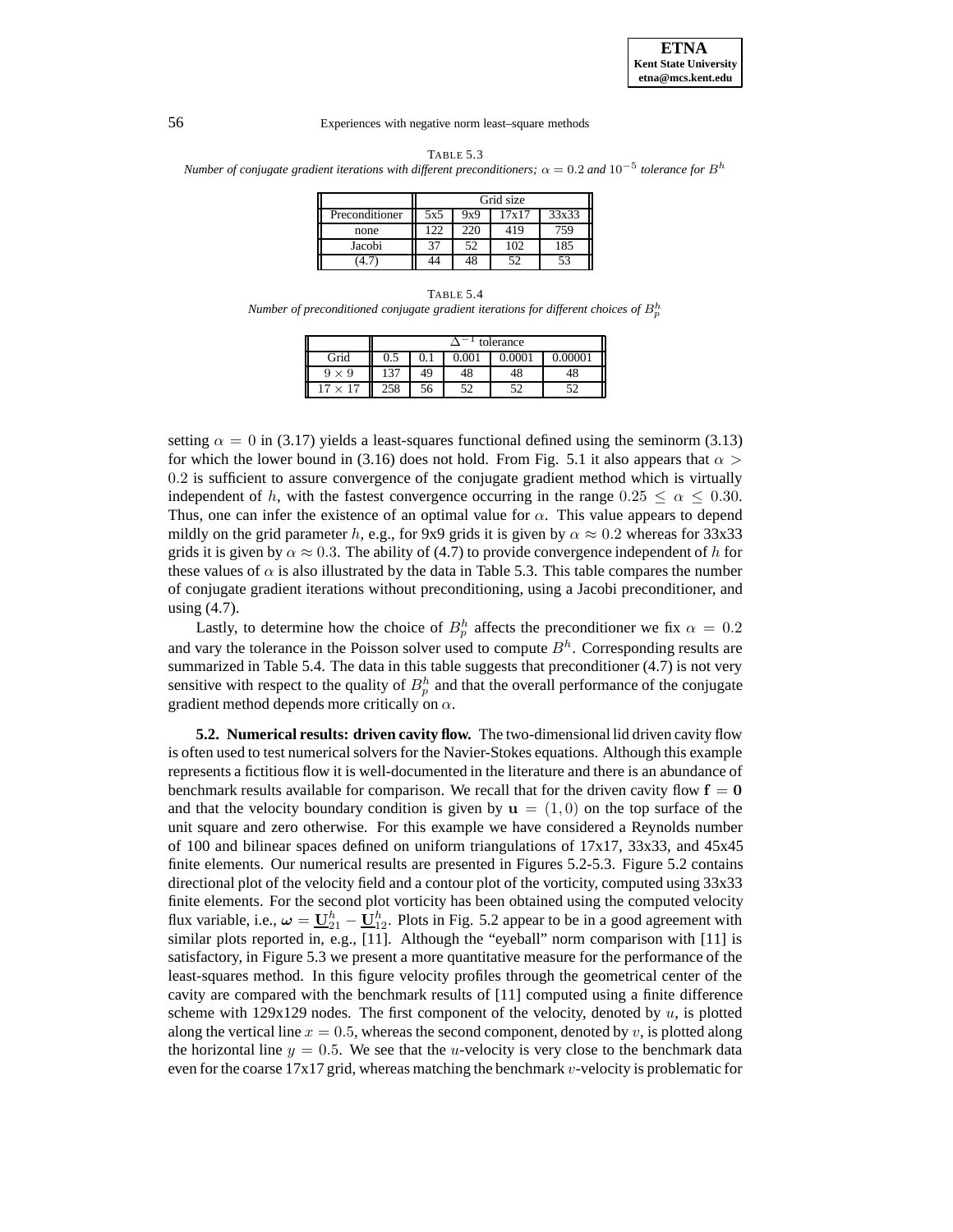



FIG. 5.2. *Driven Cavity flow at Re=100: velocity field and vorticity contours*

this grid size. However, increasing the grid size to 33x33 and then to 45x45 yields significant improvement in the  $v$ -velocity profile.

In §5.1 we saw that choosing  $\alpha = 0$  leads to reduced  $H^1$ -rates for the pressure approximation. In the present setting we found that the most affected variable is again the pressure. Specifically,  $\alpha = 0$  leads to highly oscillatory pressure approximations. On the other hand, even a small positive  $\alpha$  is sufficient to eliminate the oscillations. These observations are illustrated in Fig. 5.4 which shows contour lines of pressure approximations computed with  $\alpha = 0$  and  $\alpha = 0.01$ .

**5.3. Comparison with**  $L^2$  **velocity flux methods.** In this section we compare the negative norm method with the two  $L^2$  least-squares methods based on (3.1) and (3.6), respectively. For all three methods we consider implementation using  $Q_1$  finite element spaces. As a result, for smooth solutions, the asymptotic rate of convergence for the negative norm method is given again by (5.2), whereas for the augmented  $L^2$  method (3.6) the corresponding estimate reads

(5.3) 
$$
\|\underline{\mathbf{U}} - \underline{\mathbf{U}}^h\|_1 + \|\mathbf{u} - \mathbf{u}^h\|_1 + \|p - p^h\|_1 \leq Ch;
$$

see [2]. Since functional (3.1) is not norm-equivalent, no theoretical error estimates are available for this least-squares method. Note that in contrast to (5.2), estimate (5.3) asserts optimal convergence in the norm of  $H<sup>1</sup>$  for *all variables*. We recall that this is a consequence of the  $H<sup>1</sup>$ -norm equivalence of (3.6). Therefore, a fair comparison between (3.17) and (3.6) is hardly possible. For example, (5.3) is optimal when all unknowns are approximated by equal order finite element spaces, as is the case here, whereas (5.2) is optimal when the velocity field is approximated by spaces of one degree higher than used for  $\underline{U}$  and p. Similarly, (5.2) is valid as long as  $\underline{\mathbf{U}} \in \tilde{\mathbf{H}}^1(\Omega)$ ,  $p \in H^1(\Omega)$  and  $\mathbf{u} \in \mathbf{H}^2(\Omega)$ , whereas (5.3) requires all components to be at least in  $H^2(\Omega)$ . Thus, results of this section should not be viewed as a direct juxtaposition of the two methods but rather as a suggestion for the most appropriate scope of each method.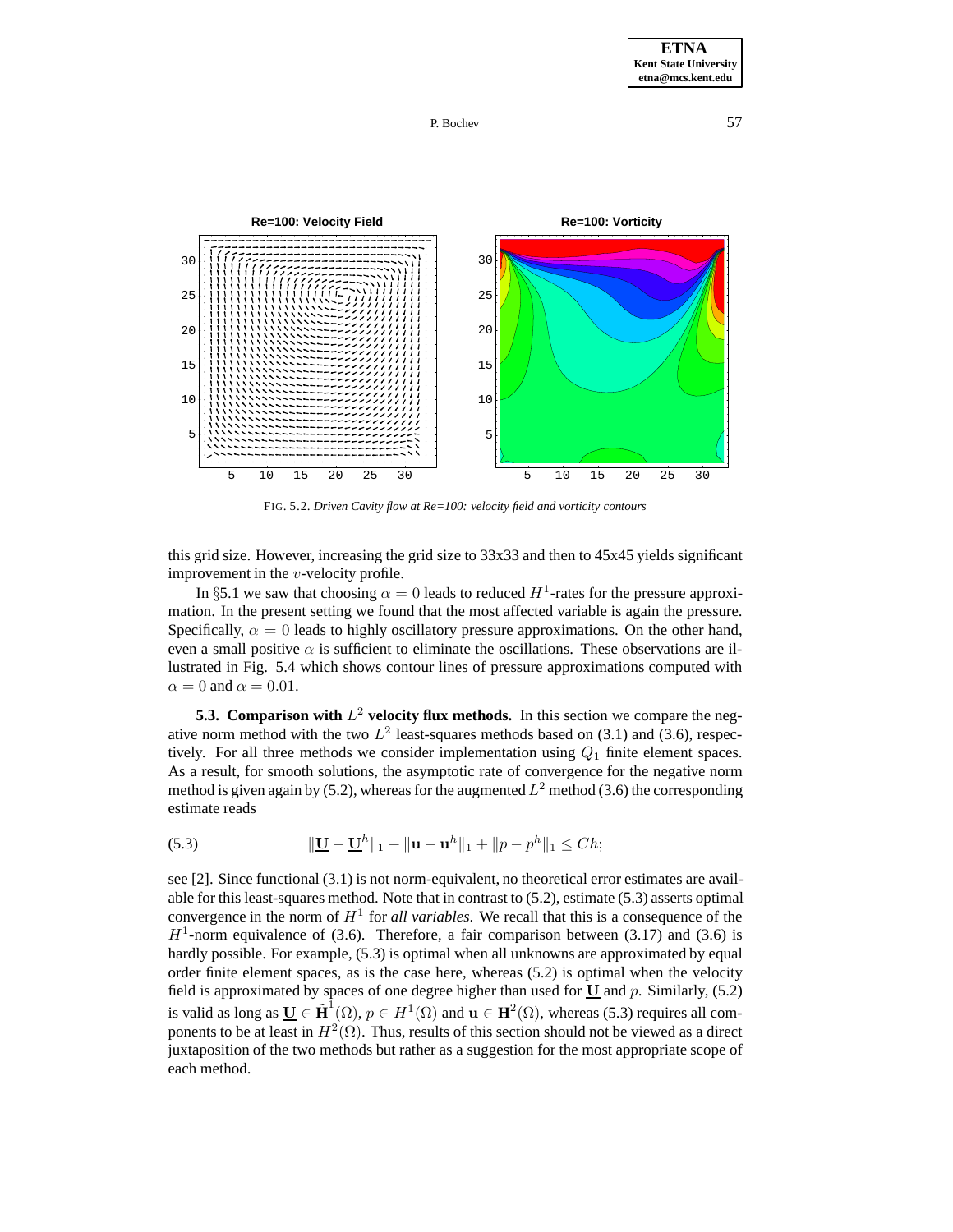

FIG. 5.3. *Velocity profiles: negative norm least-squares for 17x17 (short dashes), 33x33 (long dashes) and 45x45 (solid line) bilinear elements vs. benchmark results of [11] (dots)*

TABLE 5.5 *Convergence rates for the*  $H^{-1}$  *method and*  $L^2$  *least-squares methods (3.6) and (3.1).* 

|        | error rates |       |       | error rates |       |       |
|--------|-------------|-------|-------|-------------|-------|-------|
| Method | negative    | (3.6) | (3.1) | negative    | (3.6) | (3.1) |
| u      | 1.869       | .921  | 0.944 | 1.016       | 1.002 | 0.918 |
|        | 1.587       | .776  | 0.881 | 0.666       | 1.091 | 0.594 |
|        | 1.584       | 741   | 0.706 | 0.708       | 1.530 | 0.531 |

**5.3.1. Smooth solutions.** For the negative norm method we consider the rates obtained when  $\alpha = 0.2$  and the tolerance for  $B<sup>h</sup>$  is set to 10<sup>-5</sup>; see Table 5.1. Asymptotic convergence rates for the  $L^2$ -methods are estimated using approximate solutions computed on a pair of uniform grids with 17x17 and 33x33 grid lines, respectively. Corresponding results are summarized in Table 5.4. Like in Tables 5.1-5.2, bold face in this table is used to denote asymptotic rates for the error components which are included in (5.2) and (5.3). The asymptotic rates of (3.6) in Table 5.5 are in excellent agreement with (5.3) and are higher than the  $H<sup>1</sup>$ -norm rates of the negative norm method. There is less difference in the  $L<sup>2</sup>$ -norm rates of these methods, but the augmented  $L^2$ -method still has better convergence. In contrast, the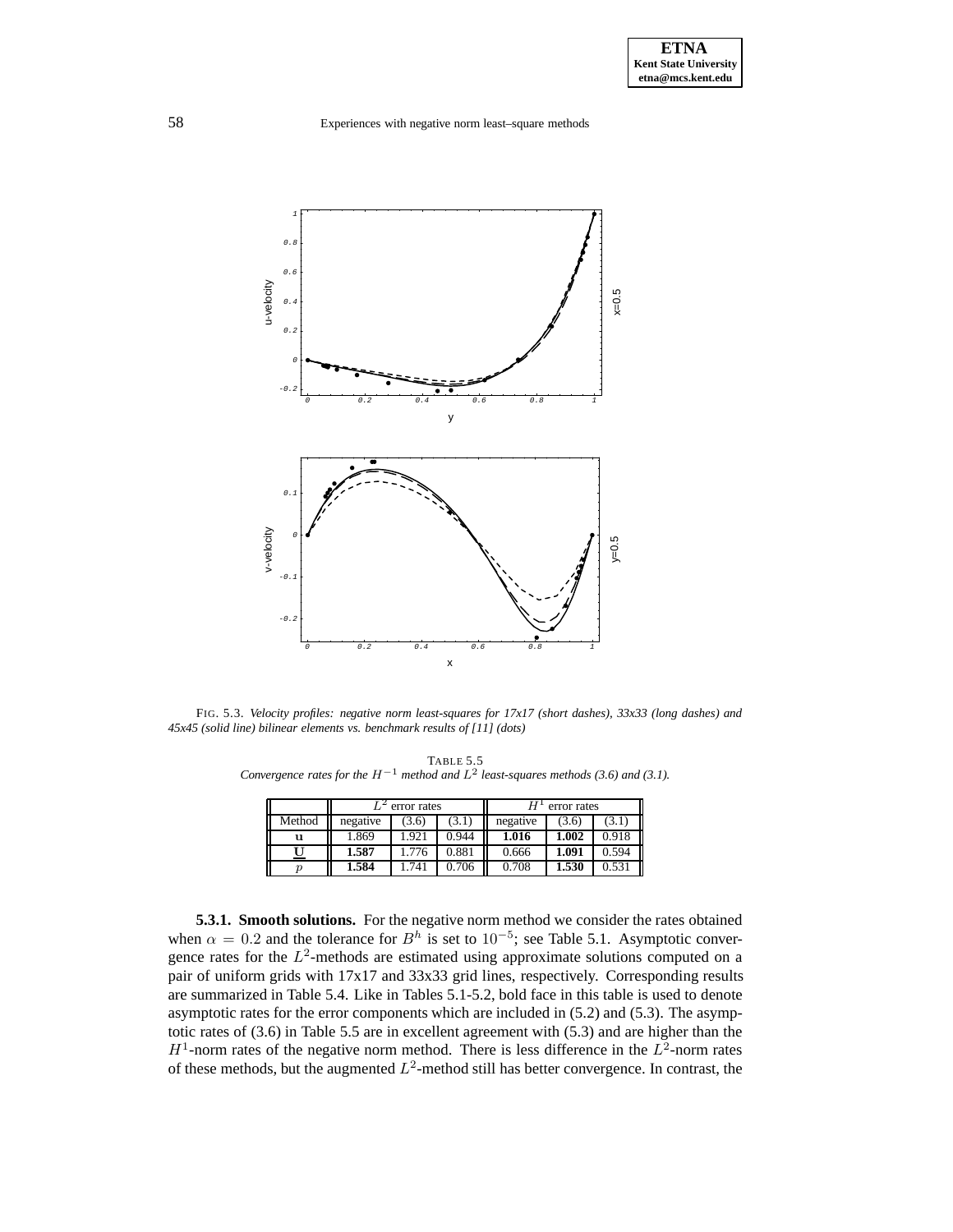

FIG. 5.4. *Pressure contours for*  $Re = 100$  *and* 33x33 elements.  $\alpha = 0.01$  (top) and  $\alpha = 0$  (bottom)

method (3.1) consistently yields suboptimal convergence rates. In the  $L^2$ -norm of the error these rates are of approximately one order less than the rates for (3.6). In the  $H<sup>1</sup>$ -norm of the error (3.1) converges at half the rate of (3.6). Although the  $H^1$ -norm rates for (3.1) are closer to the rates of the negative norm method, in the  $L^2$ -norm the former converges twice as fast as (3.1).

The data in Table 5.5 leads to the unambiguous conclusion that for smooth solutions the augmented  $L^2$ -method ranks first, while the method (3.1) offers the worst performance. The main cause for this dismal performance of (3.1) is in the lack of norm-equivalence of the underlying least-squares functional. These results are consistent with numerical experiments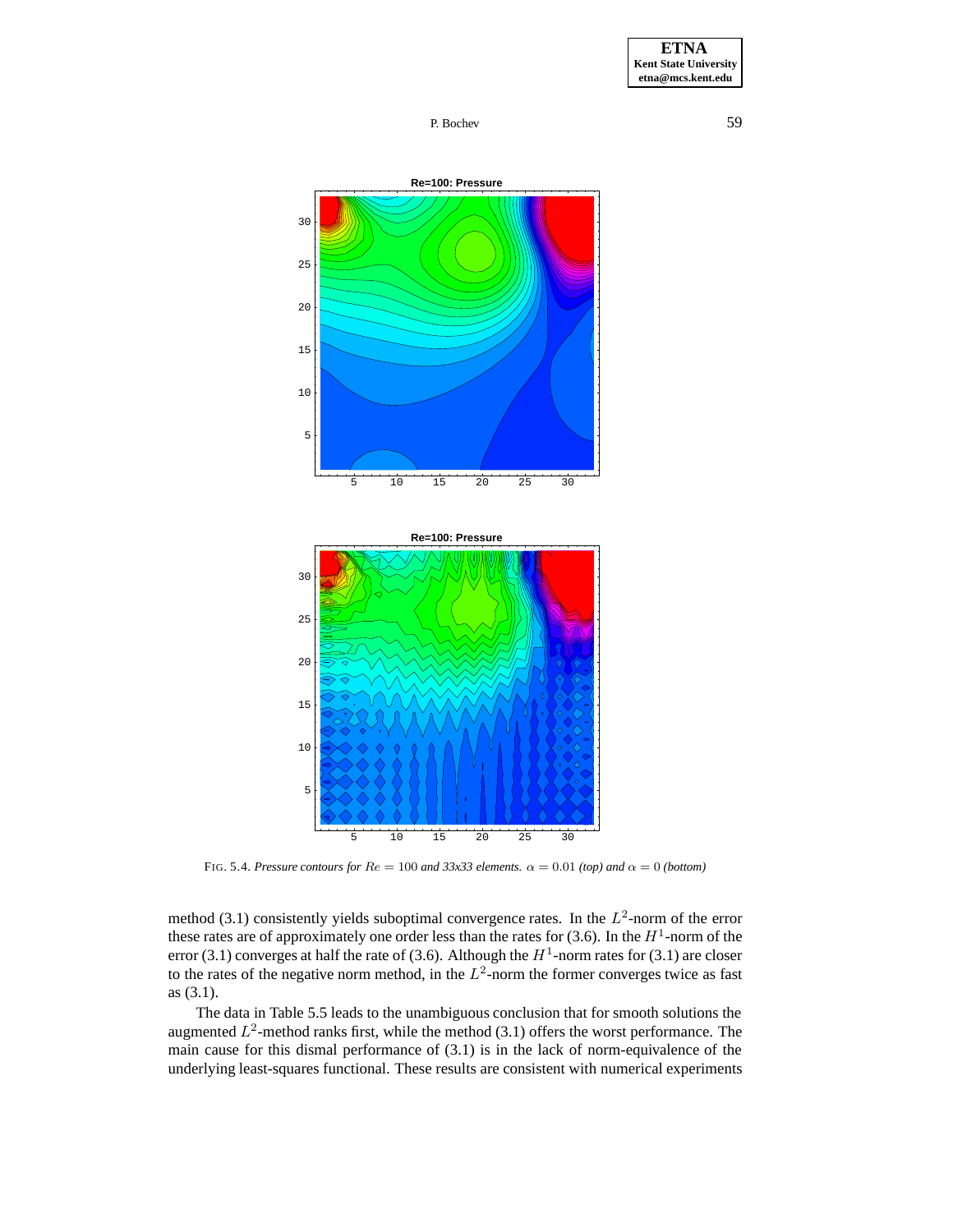

FIG. 5.5. *Velocity profiles for the Driven Cavity flow: negative norm method (dashed lines) vs. the*  $L^2$  *method (3.6) (solid lines).*

performed using other non-norm equivalent functionals, where suboptimal convergence rates were also observed; see [6].

From the data in Table 5.5 we can conclude that, although performance of the negative norm method is not dramatically inferior to that of (3.6), the less complicated and straightforward implementation of the  $L^2$ -method makes it more convenient when the exact solution is smooth enough. As we shall see in the next section, the real advantage of the negative norm method is revealed when solutions of the Navier-Stokes equations are not sufficiently regular.

**5.3.2. Driven cavity flow.** Discontinuity of the boundary data in the driven cavity flow leads to velocity fields that are not sufficiently regular for the least-squares method (3.6). Indeed, analysis of this method requires that minimization is carried over the space

$$
\mathbf{X} = \{ (\underline{\mathbf{U}}, \mathbf{u}, p) \in \tilde{\mathbf{H}}^1(\Omega) \times \mathbf{H}_0^1(\Omega) \times H^1(\Omega) \cap L_0^2(\Omega) \mid \mathbf{u} = \mathbf{0}, \mathbf{n} \times \underline{\mathbf{U}} = \underline{\mathbf{0}} \text{ on } \Gamma \};
$$

see [2]. In view of the definition (2.5) it follows that components of the velocity field should be at least in  $H^2(\Omega)$ , which is not the case with the driven cavity flow. The lack of regu-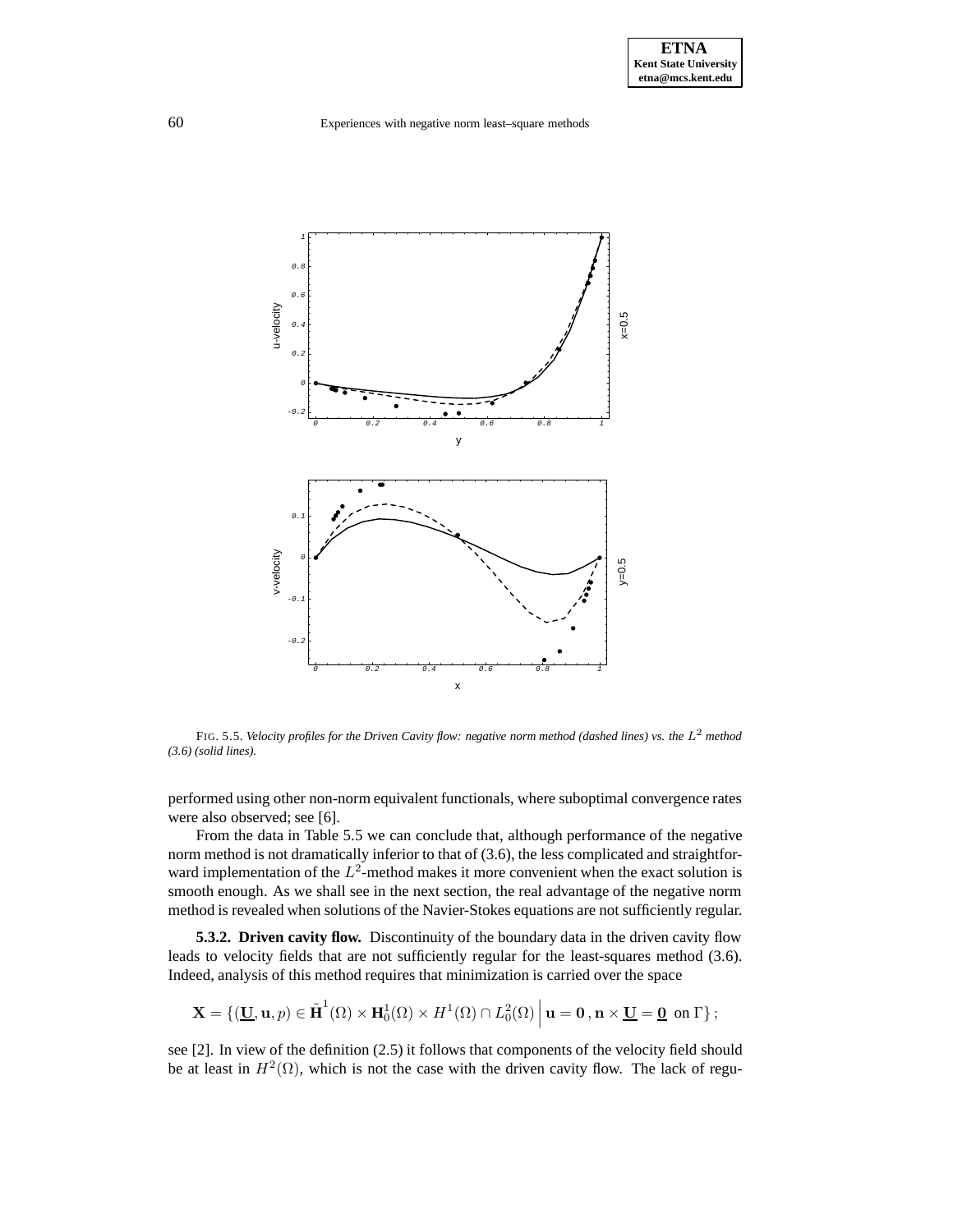



FIG. 5.6. *Driven cavity flow at Re=100: negative norm method vs. the*  $L^2$ -method (3.6).

larity in the solution leads to poor performance of the method (3.6) for this problem. This can be seen from the plots presented in Fig. 5.5. Here we compare velocity profiles through the center of the cavity computed by (3.6) (solid lines) and the negative norm method (3.17) (dashed lines), with the benchmark results of [11], using 17x17 bilinear elements. Although (3.6) yields reasonable approximation for the  $u$  –velocity, it significantly underestimates the v−velocity component. These results suggest that the negative norm method has an advantage over the  $L^2$ -method for problems with less regular solutions. Similar conclusions can be drawn from the results presented in Fig. 5.6. This figure contains velocity fields and vorticity contours computed by the negative norm method (3.17) and the  $L^2$ -method (3.6) using 33x33 bilinear elements. Plots in Fig. 6.6 clearly indicate a qualitative difference between